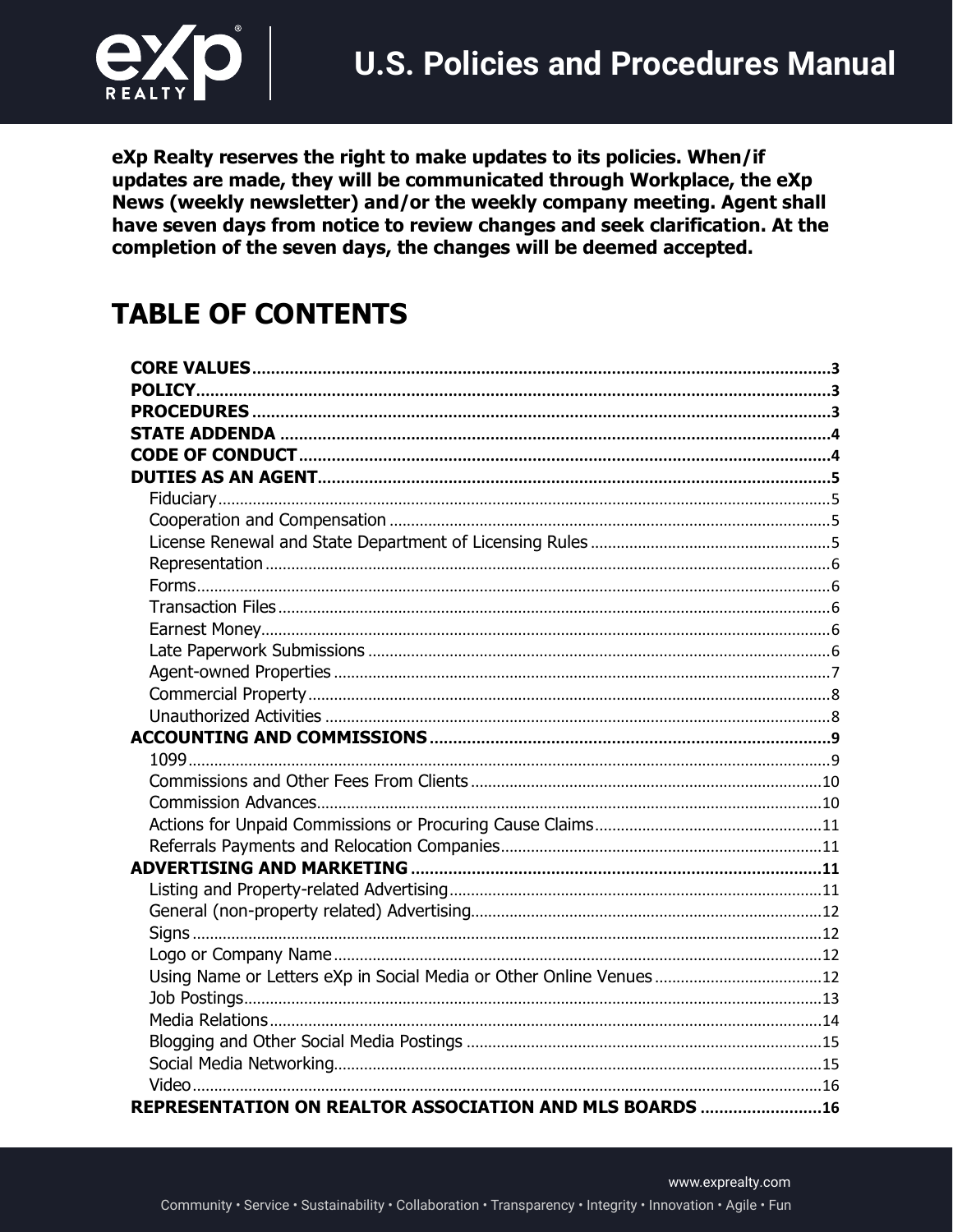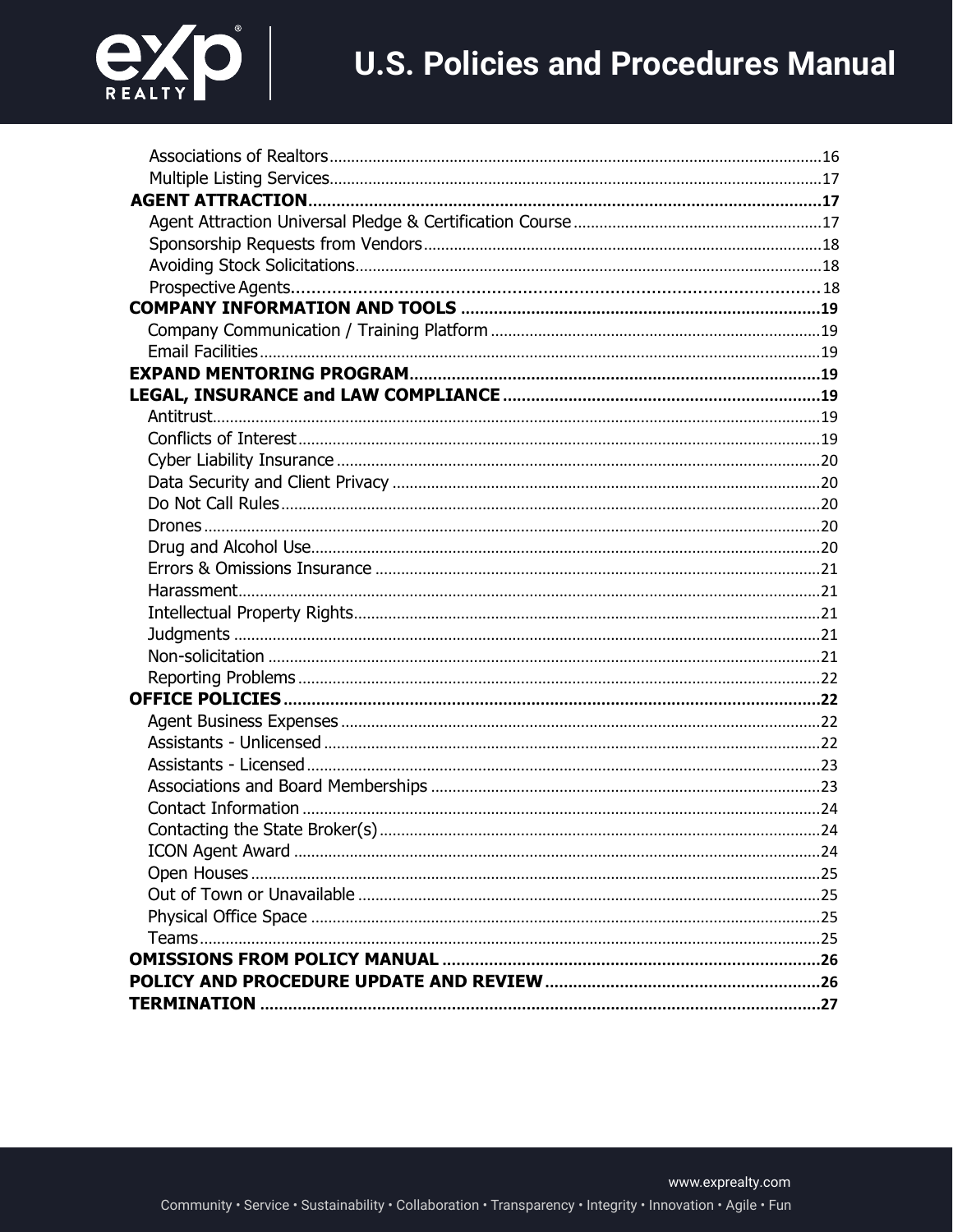

# **CORE VALUES**

eXp Realty is a global community designed and powered by our agents and partners, transforming the real estate experience. At the heart of eXp Realty lies our core values. Created together with agents and staff, our nine core values are beliefs that support our vision and shape our culture — both professionally and personally. We use these core values every day to stay aligned.



# **POLICY**

It is the policy of the Company to participate in a real estate activity only when it is legal, honest, fair and beneficial to us and others. In pursuit of compensation for ourselves, we will never ignore the benefit of our community. Therefore, we will conduct our business in a manner to follow all the laws and rules of our profession. We pledge to exercise the highest standard of ethics, honesty, fairness and professionalism in all our real estate activities.

# **PROCEDURES**

As an independent contractor and agent with the Company, agent is are expected to adhere to and abide by the Policies and Procedures set forth herein. Failure to adhere to the Policies and Procedures could result in legal and regulatory liability for the agent and Company. Therefore, agent agrees that if they depart from the Policies and Procedures, they will defend, indemnify and hold the Company, and its principals and affiliates harmless against any and all claims, complaints or actions that may arise from such a departure. In addition, failure to comply with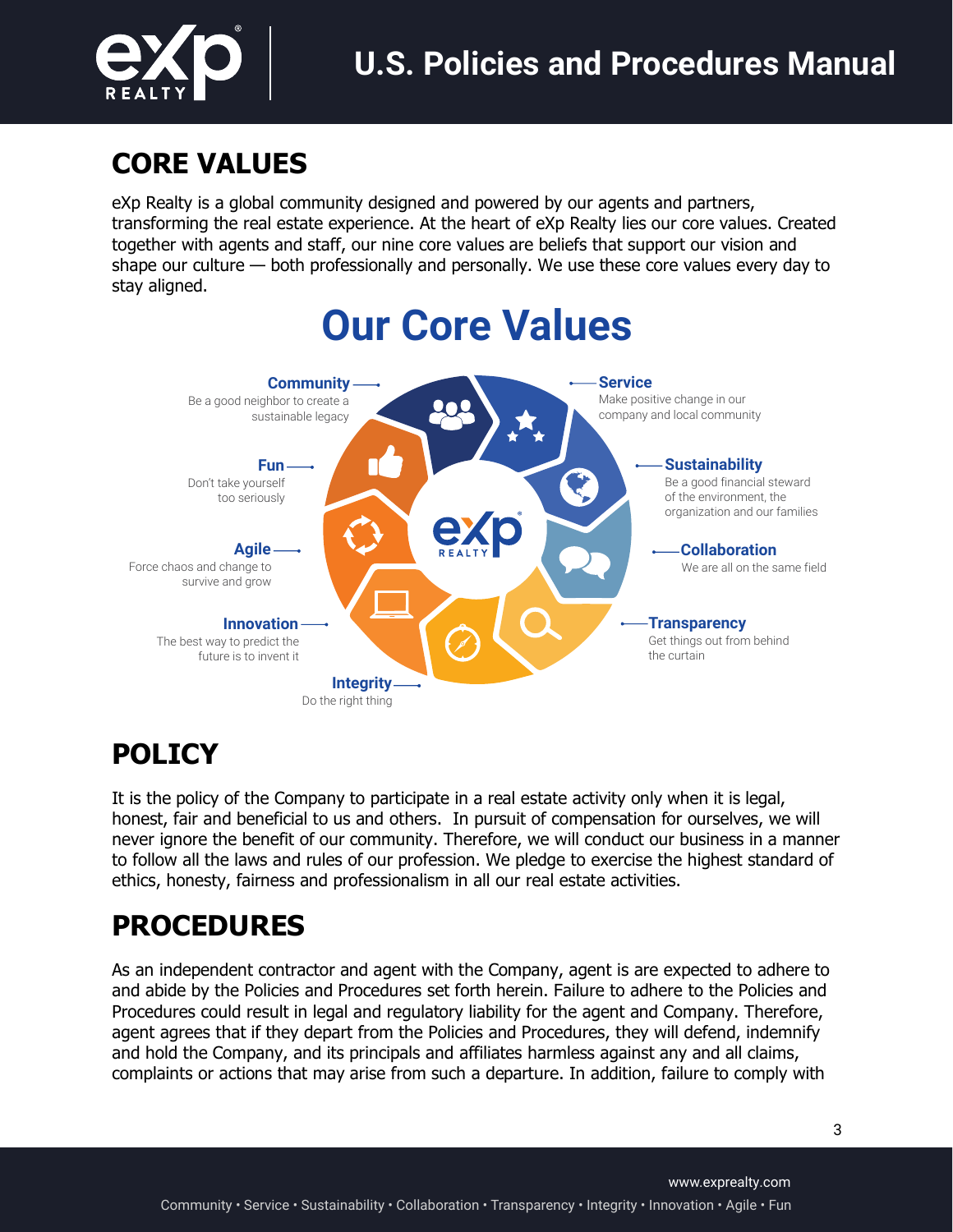

this Policy is grounds for the immediate release of agent's license and removal from the Company.

This manual provides detailed guidelines for the Company's policies and procedures; however, there may be some circumstances or issues that are not addressed. In those instances, decisions and actions taken will reflect our core values.

This Policies and Procedures Manual is incorporated into and is made a part of each of the Independent Contractor Agreement that agent entered into as part of the process of associating with the Company. As well, agent's right to be compensated for their work, activities on behalf of the Company, revenue share and stock may be adversely affected by any failure on agent's part to carry out, adhere to and otherwise support and fulfill the provisions of those agreements or these Policies and Procedures.

# **STATE ADDENDA**

This Manual is designed to address nationwide policies and procedures applicable to all agents in all states in which the Company does business. It is impracticable to address the peculiarities of state and local requirements in the body of this Manual, particularly the responsibilities of agents to principals and the public. While it is each agent's obligation to be fully familiar with and fully comply with state and local law pertaining to the providing of real estate brokerage services, the Company offers additional state addenda where necessary, to address many, but not all, state and local requirements. The state addendum, if applicable, will be a critical part of this Manual and, to the extent, it is inconsistent with this Manual, it supersedes it.

# **CODE OF CONDUCT**

All agents shall conduct their business in alignment with the Company's core values, the National Association of Realtors® Code of Ethics, and in accordance with applicable federal and state laws. Agents should conduct themselves in an appropriate business-like manner in all activities and relations with fellow agents, clients, potential customers and Company staff.

Any agent whose conduct, actions or performance violates or conflicts with the Company's policies herein or the Company's core values may be released from the Company immediately and without warning.

It is the commitment of the Company to ensure the brokerage is free from negative, aggressive and inappropriate behaviors, and that the environment is aimed at providing an atmosphere upholding our core values. All agents and employees of the Company have the right to be treated with dignity and respect. All complaints of negative and inappropriate behaviors will be taken seriously and followed through to resolution. Agents or employees of the Company who file complaints will not be victimized for "whistle-blowing" or reporting others for their inappropriate behavior.

Agents, as members of the National Association of Realtors®, are required to maintain their required ethics training. Failure to complete the course will result in suspension or termination of membership and removal from the Company.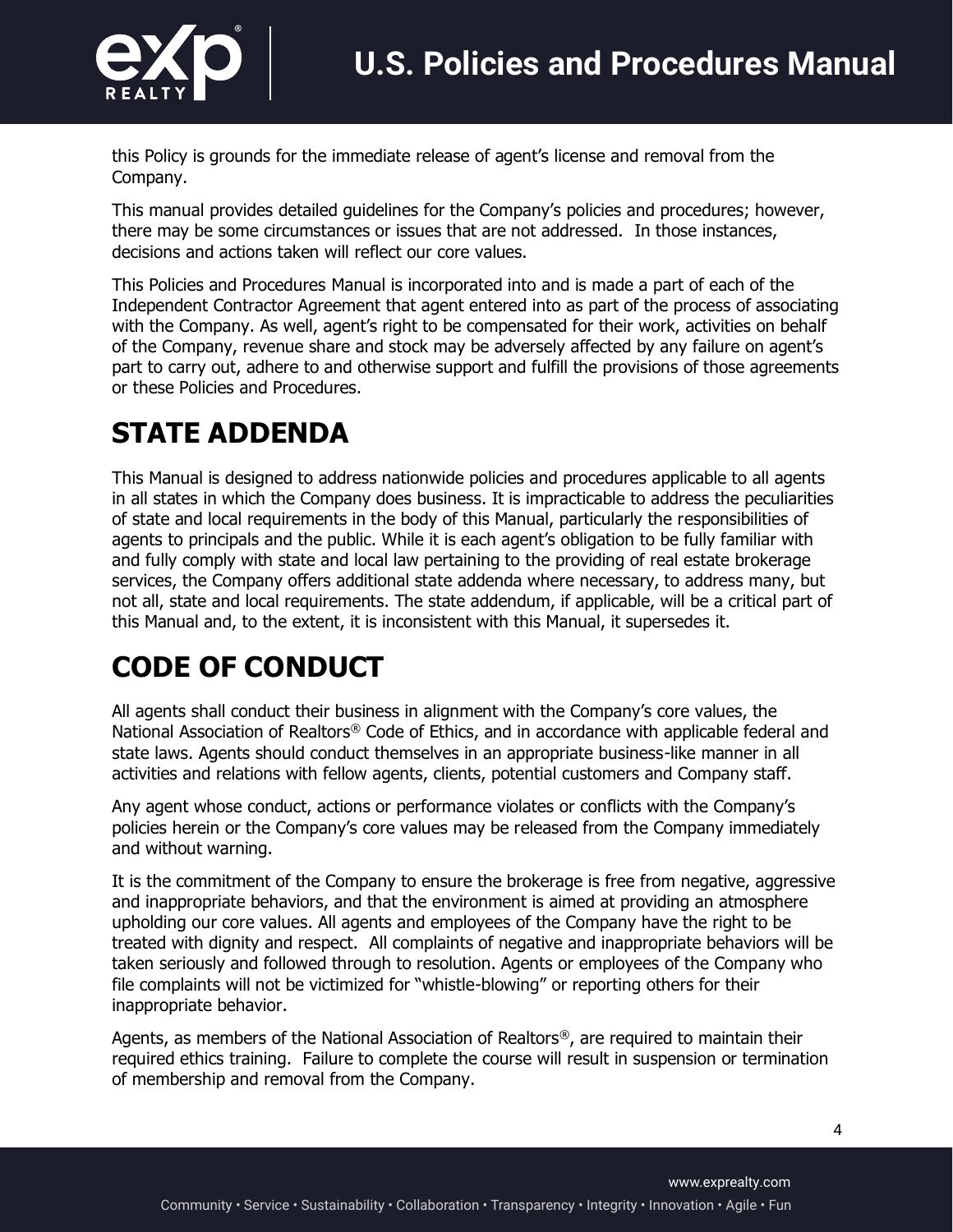

Agents are expected to become familiar with and adhere to the National Association of Realtors® Pathways to Professionalism found on their website.

Also, agents shall not disparage the conduct, reputation or character of another agent or the Company, whether that agent is with this company or another office.

Agents are subject to immediate termination for violation of the Code of Conduct.

# **DUTIES AS AN AGENT**

### **Fiduciary**

The agent and all licensed assistants shall abide by their fiduciary responsibilities when acting as an agent for a client. The agent owes the client the fiduciary duties of obedience, loyalty, disclosure, confidentiality, accounting, reasonable skill and care. Agents shall also deal fairly with all parties to a transaction.

The agency relationship with any party with whom agent is working must be established in writing on a form acceptable to the state broker(s) before an offer on a property is written. The failure to establish and disclose the type of relationship one has by the time of contract is unacceptable. The contract is to serve only as a confirmation of an election made by the buyer/lessee or seller/lessor in separate written agreement before the contract is written.

### **Cooperation and Compensation**

As a matter of policy, the Company does not offer cooperation or compensation to sub-agents.

An agent exclusively representing a buyer shall not, under any circumstances contact a seller directly without first obtaining the express consent by the listing broker and state broker(s). The exception to this policy being for sale by owner properties.

All agents shall offer compensation to cooperating real estate professionals in their MLS who work with potential buyers of the Company's listed properties and such compensation shall be offered equally and without discrimination.

#### **License Renewal and State Department of Licensing Rules**

Agent agrees to maintain an active real estate license with the State Department of Licensing. It is the agent's sole responsibility to fulfill all continuing education requirements and file their renewal promptly and be aware of their licensing status with the State Department of Licensing. The Company may, at its sole option, sever the agent's license with the Company if the agent's license is not renewed on time. Failure to renew can have severe financial impacts on the agent. Commissions are subject to forfeiture for any unlicensed real estate activities after expiration/revocation of agent's license.

Agents agree to adhere to all state and federal licensing rules and regulations. It shall be the agent's responsibility to be knowledgeable about the rules set forth by their State Department of Licensing. Should a complaint be filed against an agent, agent agrees to immediately notify the Company via their state broker, respond promptly to the complaint, and cooperate fully with the State Department of Licensing.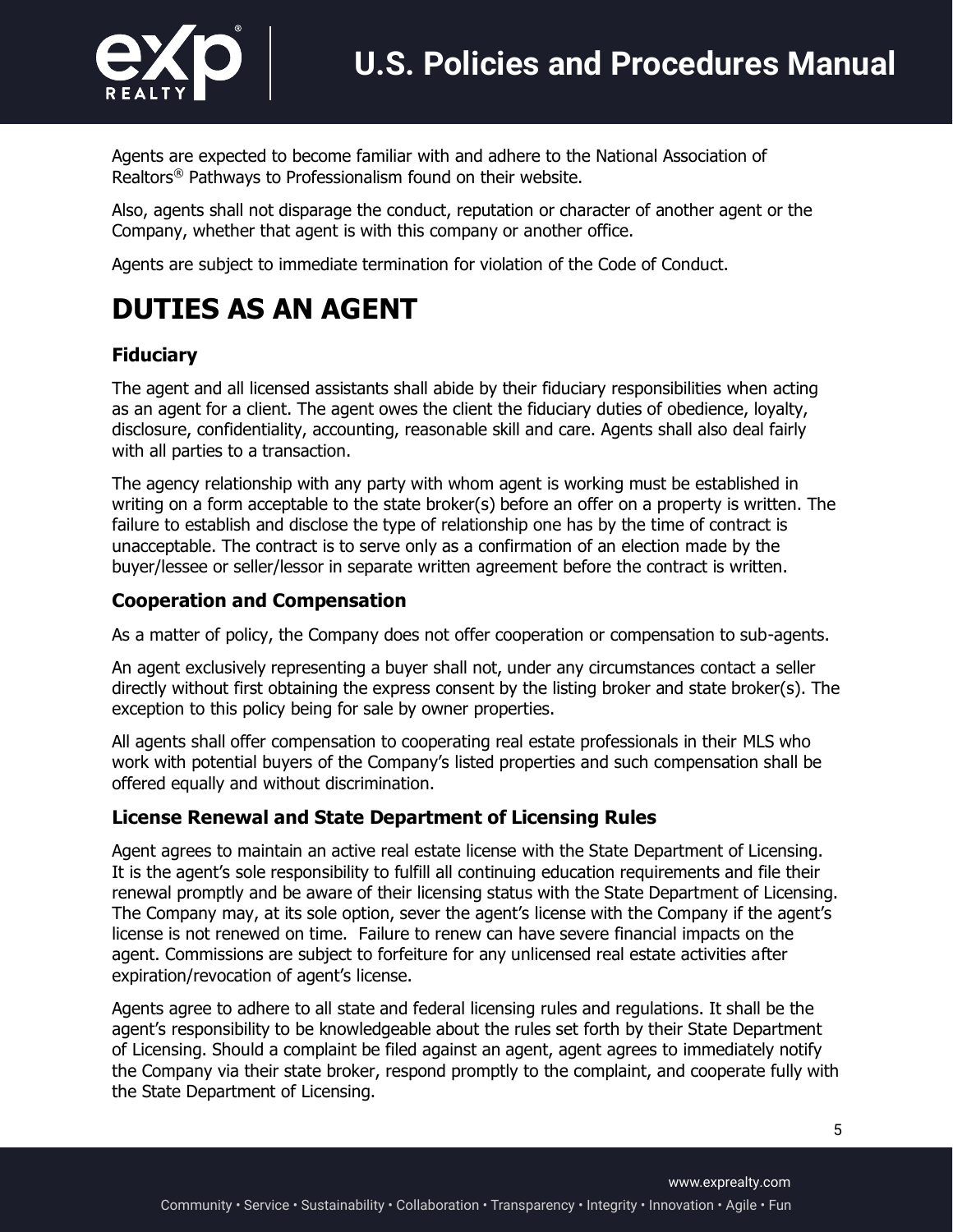

#### **Representation**

Agents are not authorized to bind or obligate the Company to any agreement, promise or representation other than a witness to normal business practice in real estate such as listings, purchase contracts, amendments, addendums or any other form pertaining to a transaction which is processed and subject to the approval of the Company.

#### **Forms**

Agent must use the forms which are customary to the MLS or REALTOR® Board of which the agent is a member. These forms are normally provided via some sort of MLS or Board intranet. Documents created for a special situation must be reviewed and approved by their state broker(s) prior to execution. Many Company forms will be found within the transaction management system currently used.

# **Transaction Files**

### **Executed Real Estate Agreements**

The state broker(s) has a supervisory responsibility by law and must comply with the State Licensing Department's rules. All purchase and sale agreements, listings, referrals and any other transactional documents must be uploaded into the transaction management system within two business days of execution. Please refer to the transaction checklists provided in each state.

Transaction files should include all documents related to the transaction and any and all correspondence, notes, email communications, text messages, etc. Agents are encouraged to make copies of their files. The Company reserves the right to maintain digital files in storage for the statutory period as required by the State licensing departments. Unauthorized removal of any file from the transaction management system may lead to termination.

Agents are expected to transact ALL real estate business through the Company. Transactions that are processed outside of the Company shall be grounds for immediate termination.

#### **Earnest Money**

Earnest money shall be handled as described in state-specific policies and procedures addendum. The agent will be subject to immediate termination if it has been determined that there has been any improper handling of earnest money.

All files must contain an accounting for disbursement of funds including earnest money and final settlement statements.

Once a customer or client has signed a document, they are entitled to and shall, therefore, receive a copy of the document upon its execution. You are encouraged to send follow-up copies to them even if agent has already physically delivered the document to them.

#### **Late Paperwork Submissions**

Completing and uploading documents file(s) outside company timelines is a violation of company policy and subject to an escalating fine and removal from the Company at the discretion of the state broker(s) as outlined below.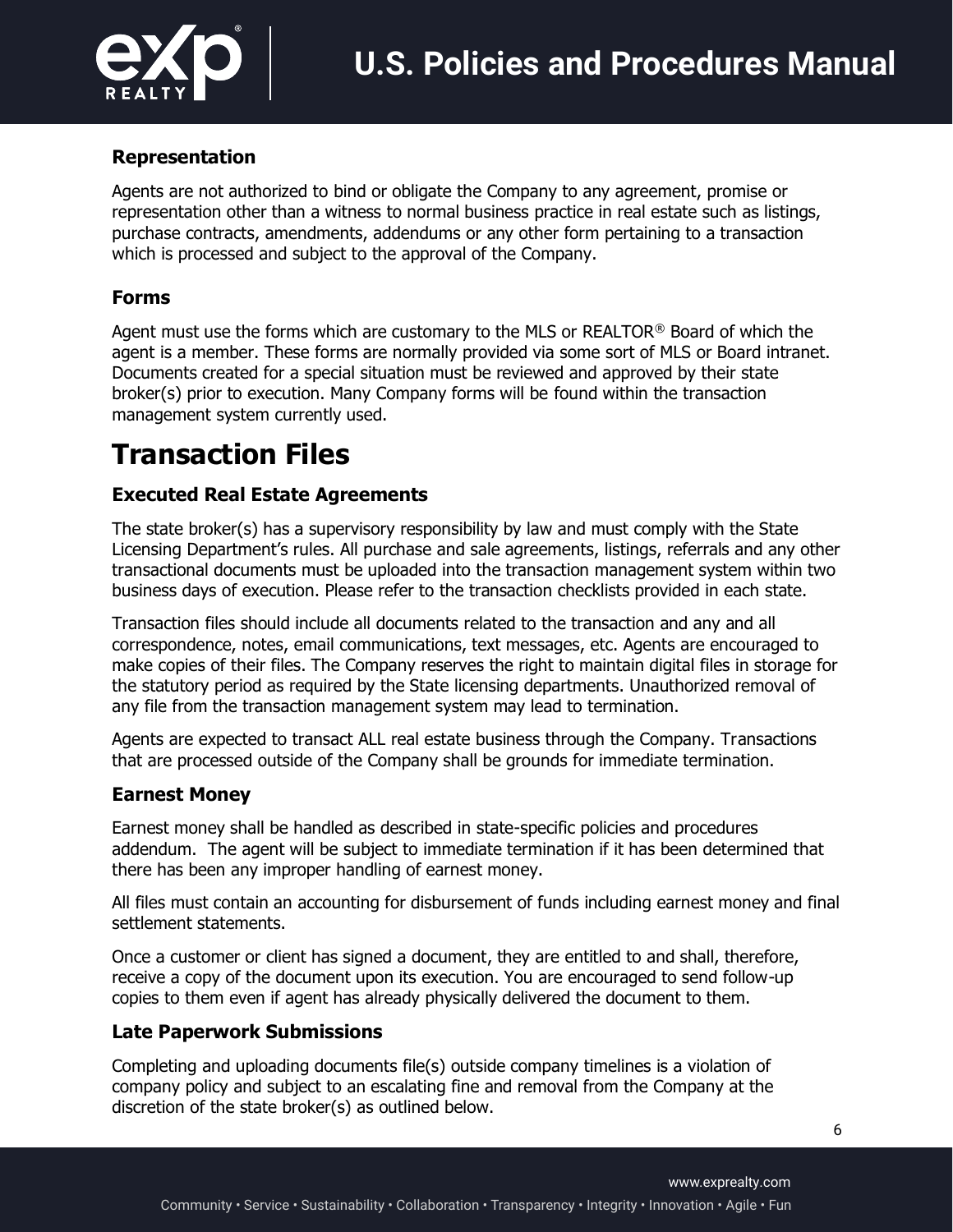

A fine of \$150 shall be assessed for documents uploaded later than 10 calendar days after execution.

Any files with documents uploaded after 30 days of escrow closing are subject to a fee totaling 25% of the gross commission.

Any files with documents uploaded after 60 days of escrow closing are subject to a fee totaling 50% of the gross commission.

Any files with documents uploaded after 90 days of escrow closing shall have the entire gross commission forfeited.

Any files that did not close and reached termination through expiration, cancellation, withdrawal or anything of the type that are not closed out in SkySlope with all state broker required documentation will result in commissions being held on any new closings until the old files are cleared up. Late fees as outlined above still apply.

Any investigation and discovery made by the state broker(s) for compliance with laws because of agent negligence will be reason for an additional charge by Company at Company's sole discretion.

Files uploaded at any time other than outlined above is not acceptable and will result in either a delay of commission processing or a fine, or both.

### **Agent-owned Properties**

Agent shall execute the Owner/Agent Disclosure of Personal Interest form with each agentowned property.

Agents shall never act as a principal in a transaction without the full written consent of all parties.

A single agent may not represent both sides of a sales transaction if the agent or a family member of the agent is a principal or party to the transaction.

Agents shall not enter into a contract to sell or flip a property until the agent holds title to the subject property after a conventional closing thereon. Agent agrees that agent shall never act as a "middleman" in a real estate transaction.

The property must receive a professional home inspection that is delivered to the buyer.

The agent must provide the buyer with a standard home warranty, from a company of buyer's choice, at the expense of the agent.

All seller disclosures must be made regarding any property defects or material information.

The parties must use standard forms and sales contracts.

Any work completed on the property that requires a permit shall be done by a licensed bonded and insured contractor. Agents shall not complete any major repairs on a property they own and sell.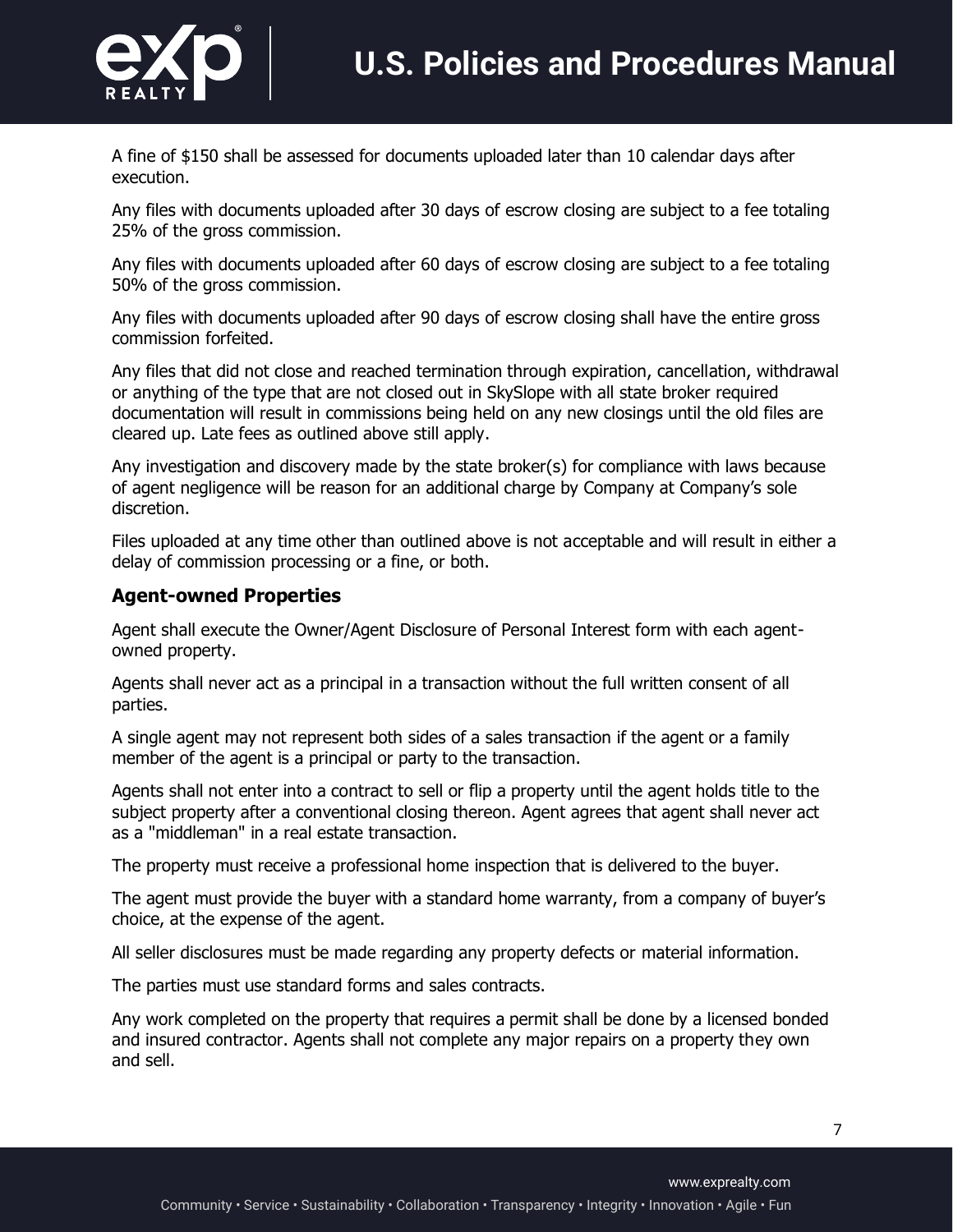

### **Commercial Property**

Prior to listing commercial and income properties, agent must have approval from their state broker(s). Agents may not act outside their area of expertise.

Agent is aware that the Company Errors & Omissions policy limits are not sufficient to conduct many commercial activities.

For any commercial and income properties with a listing price above our current Errors & Omissions insurance limits, agent is required to obtain individual Errors & Omissions coverage in an amount equal to or greater than the transaction amount as primary coverage for the file with the Company named as additional insured and supply such to their state broker(s). The Company Errors and Omissions shall serve as an excess policy only on such transactions. Failure to obtain appropriate coverage may be grounds for immediate release from the Company, and the agent shall bear the full financial responsibility for the defense of the Company.

### **Unauthorized Activities**

No business will be conducted in the Company name that does not pertain directly to the duties of an agent as directed by federal, state and local laws/regulations as well as Company Policies, referenced herein.

Agents shall not open any brick and mortar offices in Company's name or bind Company to any agreements without the written consent of eXp Realty Brokerage Operations.

Agents shall not conduct property management services through Company. Property management includes, but is not limited to, collecting rents, performing inspections, setting up repairs and maintenance, posting notices, and running a background check. Agents shall not make or assist with tenant selection for the landlord.

Agents shall not sell or list to sell business opportunities.

Agents shall not conduct a final walk-through inspection on behalf of their client.

Agents shall not perform work or do repairs on properties where agent is representing a buyer or seller.

A single agent shall not represent both sides of a sales transaction if the agent or a family member of the agent is a principal or party to the transaction. Agent is aware that failure to follow this policy can result in loss of errors and omissions coverage and agent shall be responsible for all defense costs.

Agents shall not represent both sides of a transaction without full written consent from all parties executed prior to contract. Agent is aware that failure to follow this policy can result in loss of errors and omissions coverage and agent shall be responsible for all defense costs.

Agents shall not engage in the act of wholesaling properties in which they, or a family member, has a financial interest. In this instance, real estate wholesaling occurs when the agent contracts with a home seller to purchase their property, markets the home to potential buyers and then sells and assigns the contract to another buyer. The agent makes a profit, which is the difference between the contracted price with the seller and the amount paid by the buyer.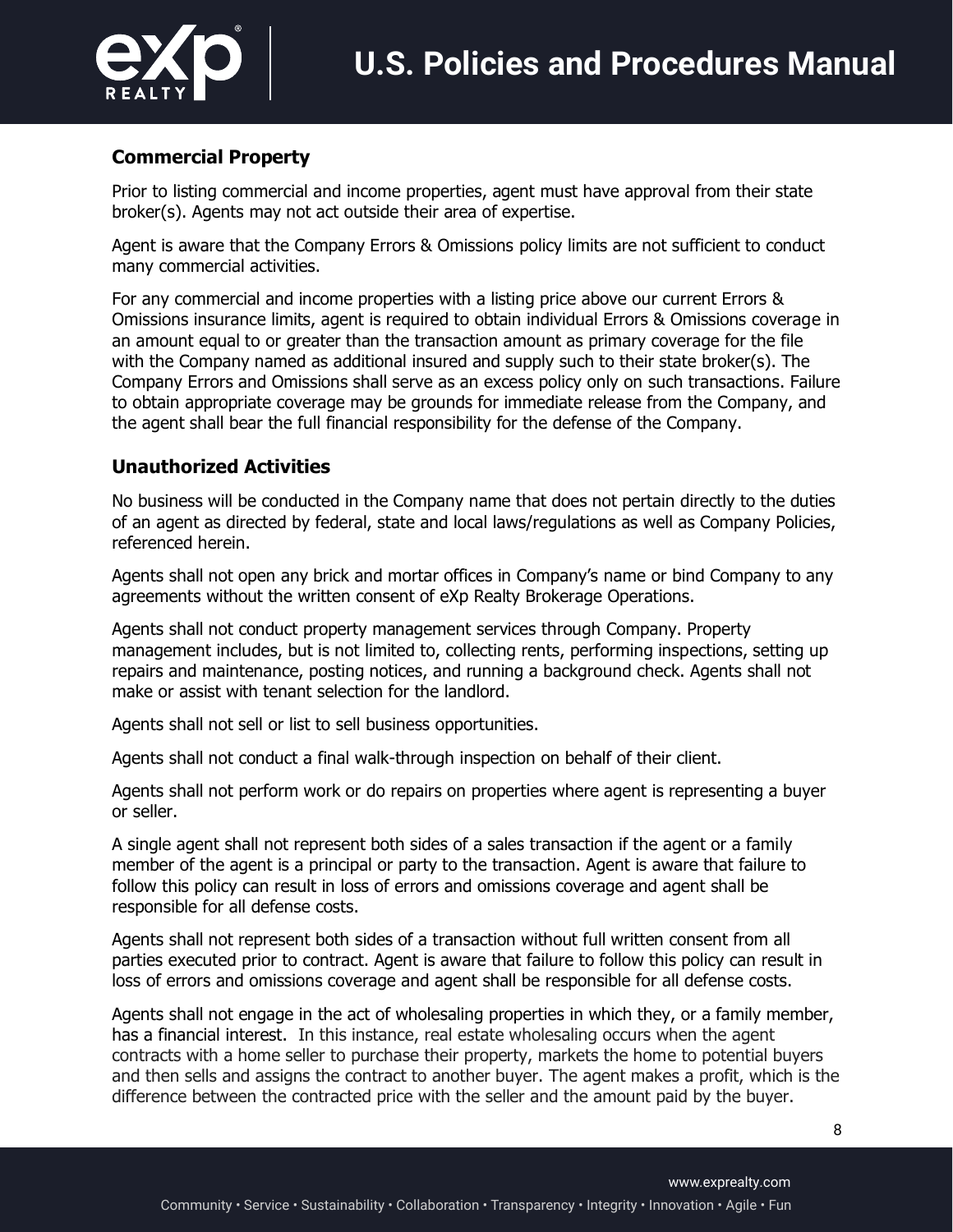

Agents shall not engage in activities that involve loan wraps.

Agents shall not take limited service listing agreements, limited service buyer agency, or any transaction that does not result in a fiduciary relationship between agent and buyer/seller. Agents may only work with an unrepresented party if the agent represents a party in the transaction (i.e., helping a buyer client purchase from a for sale by owner, helping an unrepresented buyer purchase their listing where they represent the seller). MLS-only listings are not allowed.

Agents shall not act outside of their area of expertise, either in knowledge base or geographic area. At the option of the state broker(s), another agent may be assigned to work with agent or to personally assist the agent in such a transaction. If compensation to the agent is affected, the state broker(s) shall negotiate a reasonable compensation agreement on that transaction.

Agent shall not open any offices, contract for any services, or bind Company in any way without written consent of the Company.

Agents shall not render legal, appraisal or tax advice to any person on behalf of the agent, the state broker(s) or the Company. Under no circumstances is an agent to deny, or in any way discourage, client from seeking the advice of an attorney of client's choice. Rather, such activity should be encouraged.

Agents shall never agree to act as an "attorney in fact" under a power of attorney on behalf of a client or customer of the Company.

If the agent conducts real estate brokering and/or mortgage origination activities pursuant to a license from any state agency, agent may not conduct mortgage representation activities for any real estate transactions in which they are directly involved as an agent, principal or in any other way. Further, they shall not perform mortgage activities on any transaction in which they have a financial interest through revenue share. In addition, agent may not engage the services of a mortgage lender with a familial relationship to the agent on any transactions the agent is involved in or has a financial interest in through revenue share.

If the agent conducts real estate appraisal activities pursuant to a license from any state agency, agent may not conduct real estate appraisal activities for any real estate transactions in which they are directly involved. Further, they shall not perform appraisal activities on any transaction in which they have a financial interest through revenue share.

Agents shall not recommend third party services with a familial relationship to the agent in any transactions the agent is directly involved in or has a financial interest through revenue share.

Agents shall not enroll or participate in auction websites without state broker(s) and Company approval.

# **ACCOUNTING AND COMMISSIONS**

#### **1099**

Agents will receive Form 1099 on or before January 31 of the year following their earnings in compliance with requirements published by the Internal Revenue Service. Total earnings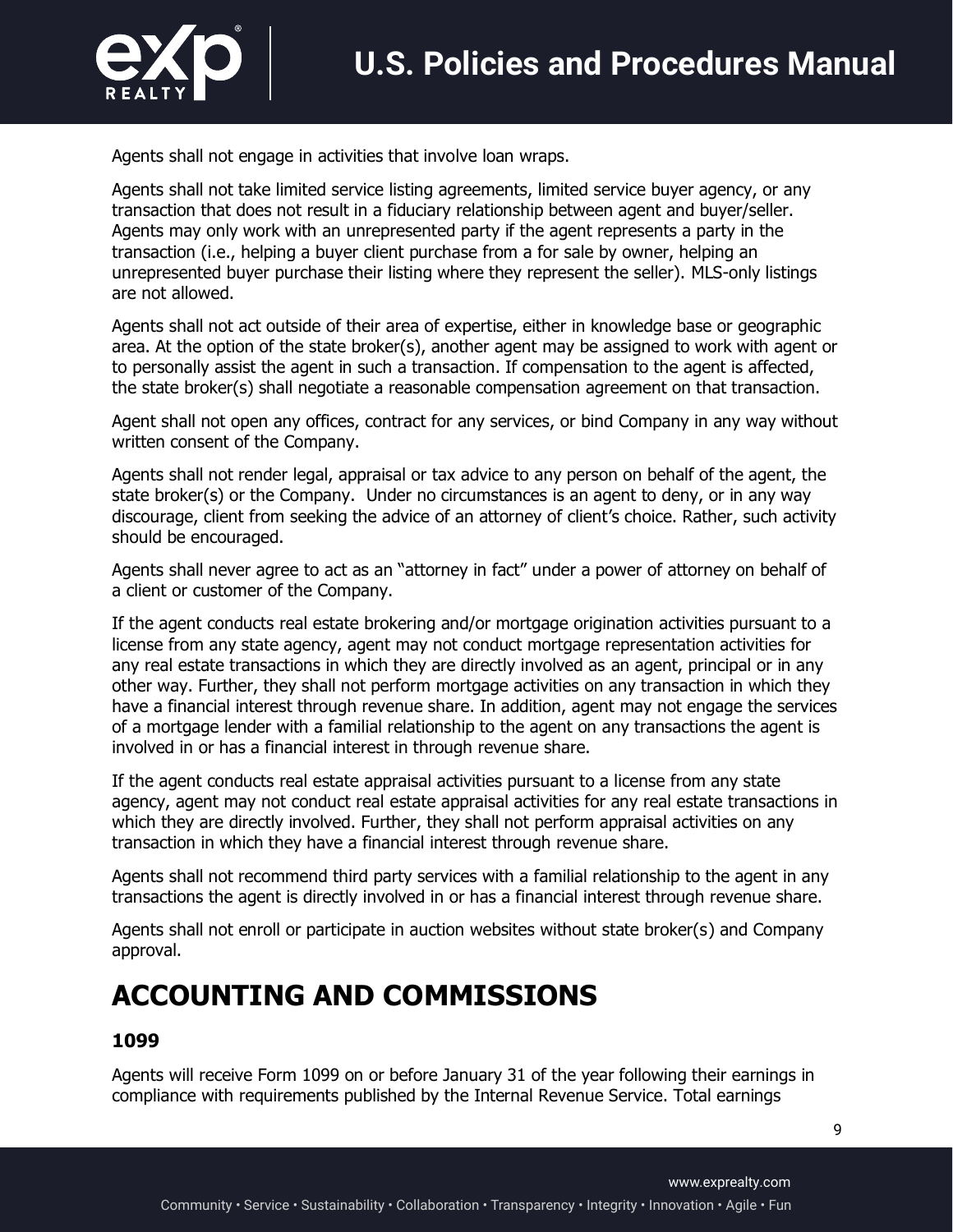

reported to agents will include agent commissions earned, revenue share earned, and stock issuances (ICON, stock awards, etc.). All information reported to the Internal Revenue Service is reported on a cash basis. Thus all commissions reported are based on the year in which the agent was paid. For example, if a home closed for a client on December 30, but eXp Realty did not receive final paperwork until January 2, and the agent was paid on January 3, that transaction will be included on the next year's Form 1099. Please consult a tax advisor for proper reporting of taxable income and deductions.

### **Commissions and Other Fees From Clients**

The agent's commission shall be made payable to the name or entity on file with the State Department of Licensing and the current W-9 on file with the Company. The name on file with the Department and the name on the W-9 must match in order for payment to be rendered by Company to agent. If the agent elects to be paid as a PC or PLLC, LLC or Corporation/Company name, as allowed by state and federal law, agent must amend his/her W-9 to reflect the proper name and tax identification number of the entity and advise Company of the same. Agent shall not be paid in the name of a PC or PLLC, LLC or Corporation/Company name without complying with all State Department of Licensing rules and regulations as well as federal and state law.

All commissions must be payable to the Company including but not limited to retainers, rental commissions, administrative fees, document storage fees, broker price opinions, and any additional fees charged to the consumer by the agent. At no time, shall the agent accept client checks made payable to themselves directly. All commissions and fees are subject to the Company commission splits.

Any agreement to share commissions between agents within Company shall be done so in writing. All agreements shall be uploaded and stored in the transaction management platform. In the absence of a written agreement between agents, the Company shall pay the entire agent share of the commission to the agent(s) whose name(s) appear on the transactional document between the principals (to be divided equally between those agents if more than one and not otherwise specified.) The Company will make the final determination regarding commission disputes between agents licensed with Company.

Any sales incentive, gift, and/or bonus received shall be paid to eXp Realty. eXp Realty treats bonuses, gifts and incentives as any other commissions and will pay the agent based on the agent's current split.

### **Commission Advances**

Commission advances are not offered by eXp Realty directly but may be obtained in accordance with the following procedures.

- 1. All commission advances must be approved in writing by the state broker(s) in advance.
- 2. Prior to signing the commission advance agreement, the agent must have the listing file (with an accepted contract) or the transaction file in SkySlope, and it must have passed the approval process.
- 3. Agent may not have more than one open commission advance at any given time, regardless of whether it is a listing advance or sales transaction advance.
- 4. Agent may only receive up to 70% of the net commission due to the agent.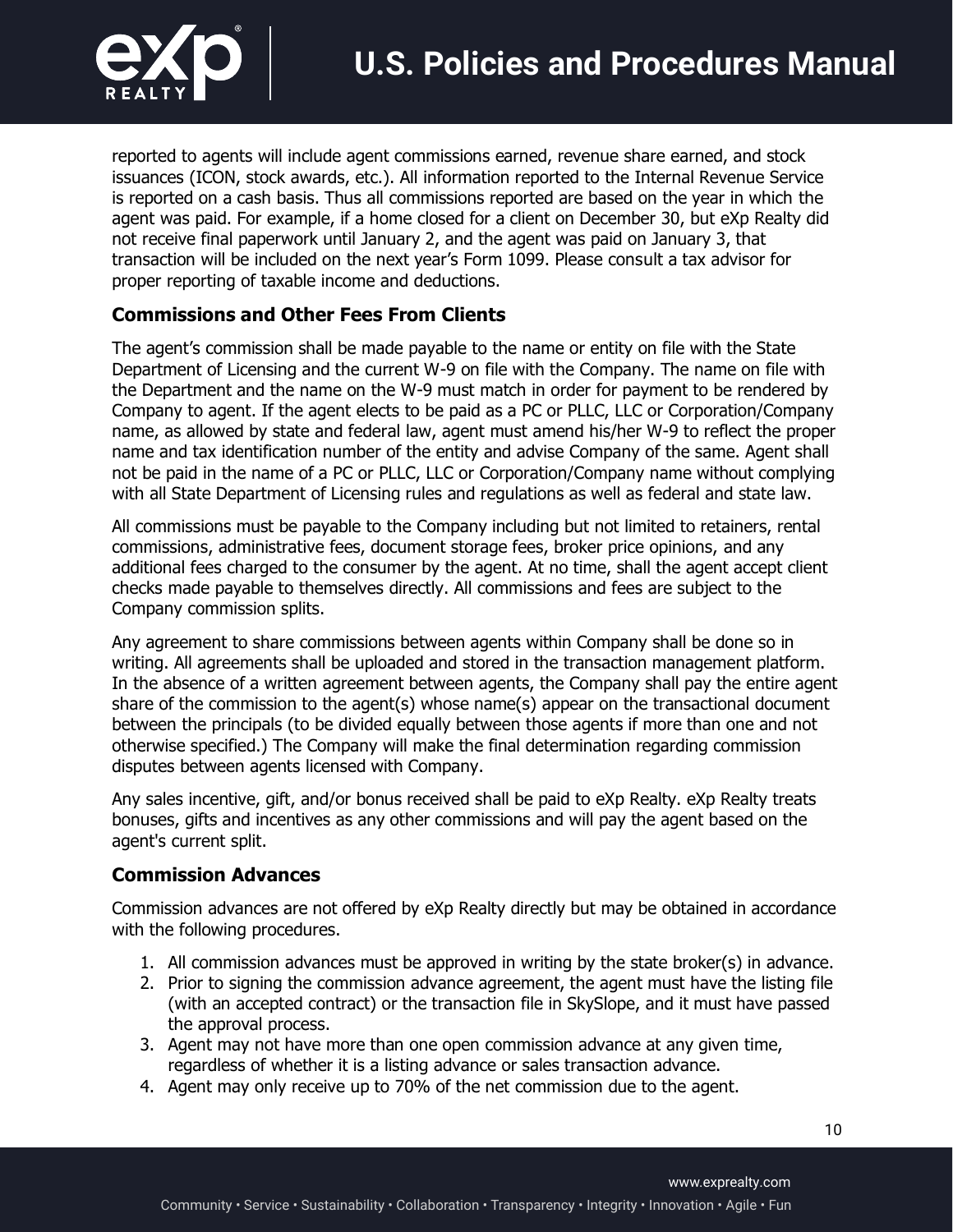

5. Advances shall only be approved for transactions that are under contract and pending close.

### **Actions for Unpaid Commissions or Procuring Cause Claims**

A decision to proceed with legal action, mediation or arbitration against a party owing a commission to the Company will be made solely at the discretion of the Company. The Company shall not have any monetary obligations to the agent or any other party, resulting from brokerage fees and/or commissions that are uncollected. Agents may obtain independent counsel as desired to pursue and/or defend their position during mediation or arbitration. Company shall not supply counsel to pursue these items.

Should the agent be named in a mediation or arbitration as the respondent, the Company reserves the right to require the total amount of the disputed commission is held by the Company until the mediation or arbitration results are received. Should the Company and the agent not prevail, the agent agrees to pay all commissions amounts immediately to Company.

An agent does not have the authority to reduce, defer or replace any portion of the Company's splits or fees without the written consent of the state broker(s) or the Company.

### **Referrals Payments and Relocation Companies**

Referrals shall only be paid to licensed agents in conjunction with all State Department of Licensing rules and regulations.

All third-party referrals are subject to the Company split and the Company cap rules.

Outbound referral fees are taken off the top of a transaction and directed to the referral/relocation companies.

Agent shall not do ongoing outbound referrals as a method of effectively reducing the company dollar percentage. If an agent is referring a large percentage (in the opinion of the Company) of his or her business to another firm, the Company may require that agent provide documentation showing equitable work being completed by the other agent and firm to the transactions in question. If in the opinion of the Company equitable work is not being completed by the other firm or agent, the Company will withhold the company dollar percentage and/or transaction fee on the entire transaction before paying the outbound referral.

### **ADVERTISING AND MARKETING**

### **Listing and Property-related Advertising**

- **Online and Print Advertising**
	- $\circ$  All advertising must be reviewed and approved by the state broker(s) in advance.
	- $\circ$  The agent is responsible for ensuring that all ads are HUD and RESPA compliant and comply with all other state, local and federal legal requirements and with the rules of the MLS or Boards, as applicable.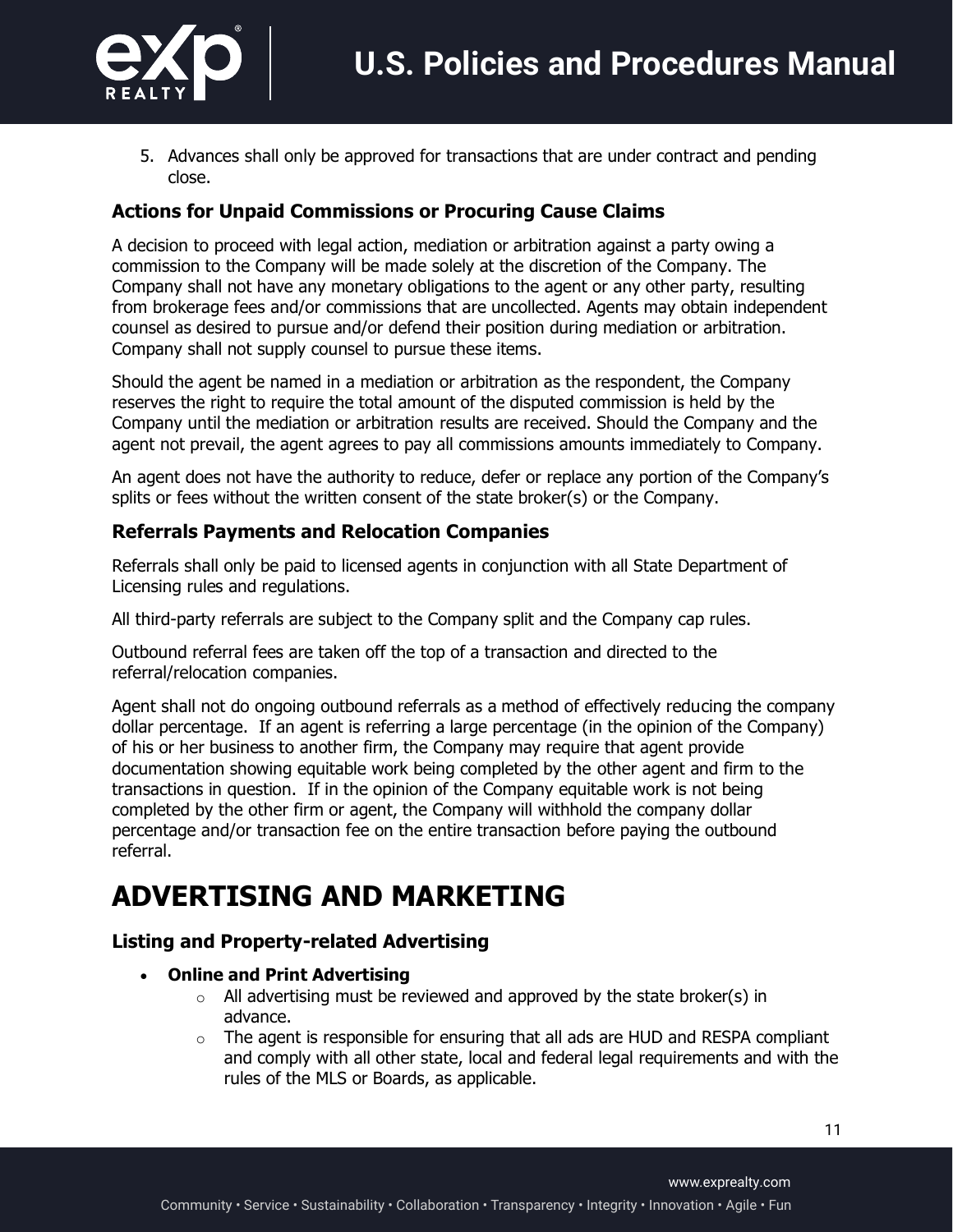

### **General (non-property related) Advertising**

The Company's agents and brokers may, from time to time, desire to run general advertising campaigns to induce consumers to engage their services or attract talent to their organization or team. The Company reserves the right to require any agent or broker to provide a copy of a proposed ad for Company review prior to publication and also reserves the right to compel any agent or broker to remove an advertisement if the Company determines, in its sole discretion, that an advertisement is false, misleading, in poor taste, against the Agent Attraction Universal Pledge, or reflects poorly on the Company or its agents, brokers or staff.

Any general advertisement must contain the following disclaimer:

"The statements and opinions contained in this advertisement are solely those of the individual author and do not necessarily reflect the positions or opinions of eXp Realty, LLC, or its subsidiaries or affiliates (the "Company"). The Company does not assume any responsibility for, nor does it warrant the accuracy, completeness or quality of the information provided."

#### **Signs**

- 1. No signs will be placed in front of a listing until the Company has the executed listing agreement.
- 2. Signs must comply with all local, state and federal requirements.
- 3. Signs used must be the signs designed or expressly approved in writing by the Company.
- 4. Custom sign designs need to be submitted to and approved by eXp Realty Marketing (marketing@exprealty.com) for brand and the state broker(s) for state requirements.
- 5. Agent may only use approved sign riders, directionals, solds and others signs as needed to support the listing as well as the business of the agent and the Company.
- 6. Most MLSs prohibit putting up a "For Sale" sign before entering the listing in the MLS. A listing must be reported when it is taken and when it is sold within certain limitations. Agents must follow the MLS rules and comply. Any fine due to the violation will be paid by the agent and not the state broker(s) or Company.

### **Logo or Company Name**

- 1. Agents must read and comply with the eXp Realty brand guidelines.
- 2. Use of the company logo and name are considered advertising and must be approved in advance. Please send to marketing@exprealty.com for approval.

### **Using Name or Letters eXp in Social Media or Other Online Venues**

Use of the letters eXp in a domain name, YouTube channel name, Facebook page, Twitter handle or other social media is prohibited and must be approved by the Company in advance or risk being required to be removed from the respective places online and or turned over to the Company for additional consideration.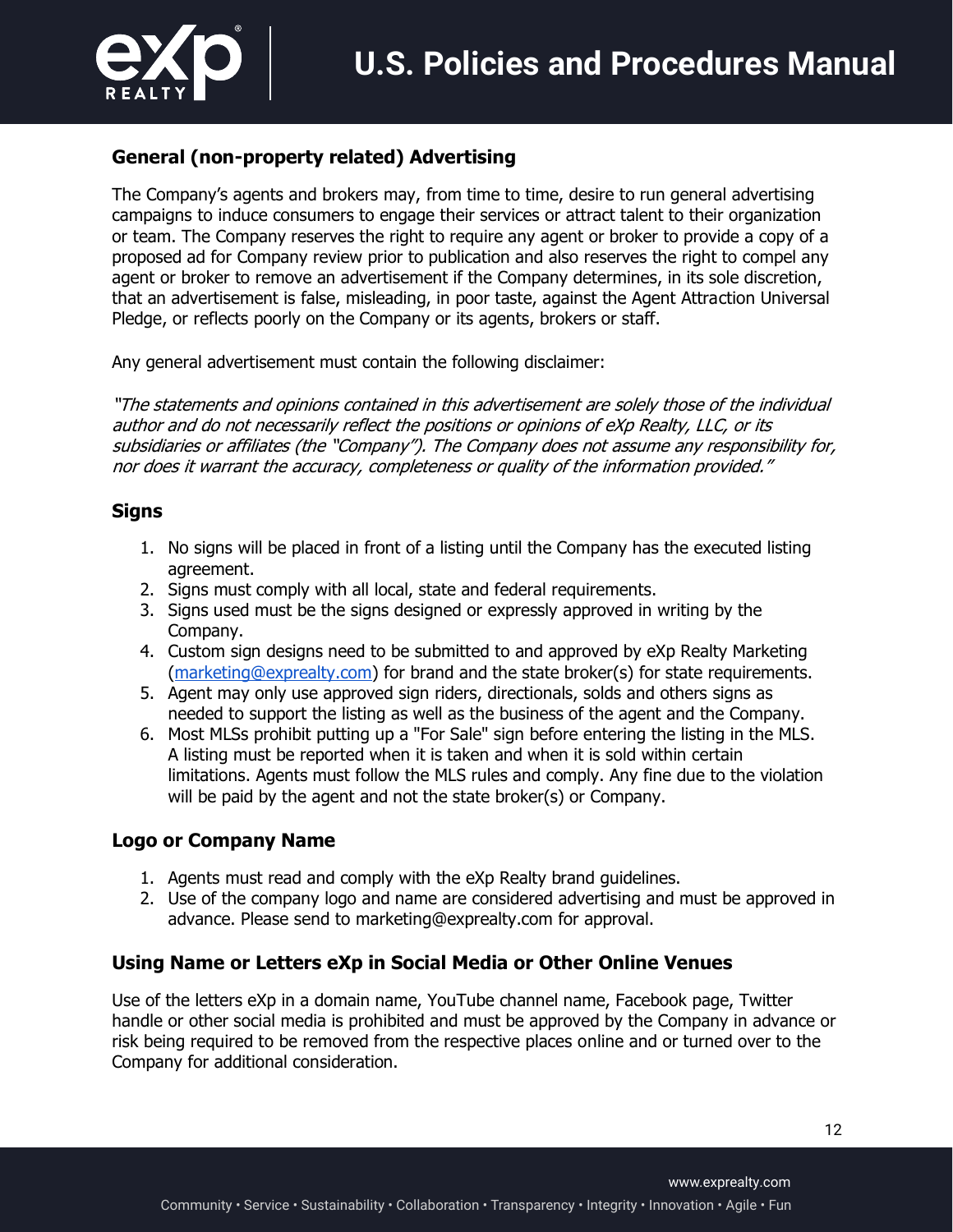

- 1. Websites
	- a. Websites must have prominent above the fold branding for the Company.
	- b. Agent-created real estate websites, including real estate-related blogs, will have a link back to http://www.exprealty.com with the anchor text being "eXp Realty" with coding to hide the company links from the search engines is prohibited
- 2. Domain Names
	- a. Names used in real estate or relating to the Company's business may not use the trademark eXp in the domain name. The Company has spent considerable money and effort to develop and maintain the brand for everyone's benefit.
- 3. Business Cards
	- a. Unless agent has the express permission on a design different than those provided by the Company, agent will use a Company-approved design.
	- b. Business cards will have the following identifying information on the cards:
		- i. Brokerage name
		- ii. Agent's name as licensed
		- iii. Agent's title
			- 1. Agents cannot use a title that would reasonably lead someone to believe that the agent is an employee of eXp Realty or representing himself as an employee of eXp Realty. Examples would include Recruiter, Recruiting Manager, Vice President of Agent Attraction, Growth Leader, or any other such term/title that may cause confusion as to the Agent's position with eXp Realty.
			- 2. Titles may include any of the following, where allowed:
				- a. REALTOR®
				- b. Real Estate Professional
				- c. Buyer's Agent
				- d. Listing Agent
			- 3. Title may also list a professional designation as recognized by the National Association of REALTORS®
				- a. CRS, ABR, ePro, etc.
	- c. Additional items which may be included on the front of business cards
		- i. Company provided email address
		- ii. Agent's direct phone number
		- iii. Company website or agent's careers site
		- iv. Social media accounts such as LinkedIn, Facebook and/or Twitter
		- v. Personal business website or blog

#### **Job Postings**

- 1. Agents shall not advertise under false pretenses and/or offer in advertising or posts what appear to be positions of employment with eXp Realty, and/or advertising which is otherwise misleading.
- 2. Agents are prohibited from advertising on job placement or posting websites, other than for the purposes of building their direct real estate team of agents or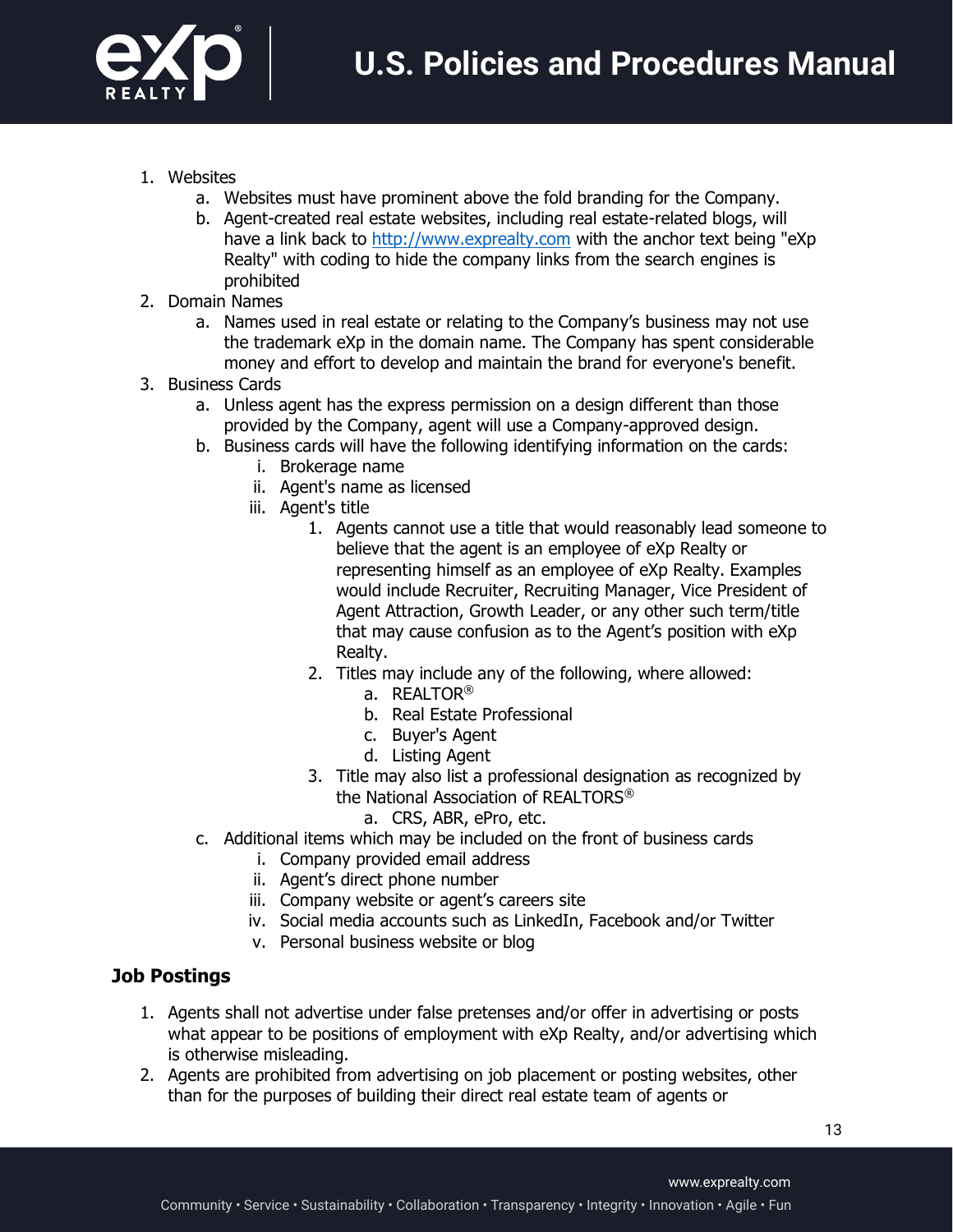

transactional staff. The solicitation or recruitment of potential licensed real estate professionals by current licensed real estate professionals of eXp Realty by way of job postings on third-party internet employment sites (e.g., Indeed, Monster, Glassdoor, LinkedIn, etc.) shall not contain any reference to eXp Realty.

- 3. Current licensed real estate professionals of eXp Realty are prohibited from using thirdparty employment websites to solicit or recruit human resources for unlicensed positions.
- 4. Agents are prohibited from using in any professional profiles, whether online or otherwise, titles which would reasonably lead someone to believe that agent is an employee of eXp Realty or representing herself/himself as an employee of eXp Realty.
- 5. Agents are prohibited from using the eXp Realty branding, official images, logos or other intellectual property without approval from eXp Realty's marketing department or using the name "eXp" in any public website domain or social media page.

#### **Media Relations**

- 1. Read "How to Do PR with eXp Realty" before engaging with the media: http://files.exprealty.com/PDF/How\_to\_Do\_PR\_with\_eXp\_Realty.pdf
- 2. **Press releases:** All press releases mentioning eXp Realty must be pre-approved prior to distribution and include the following language:

[insert name] is an independent contractor of eXp Realty and this is not an official press release of eXp Realty, its parent company eXp World Holdings, Inc. or any related subsidiary.

Once approved, the press release cannot be modified without additional approval for the modifications. Send questions and/or the completed press release to pressreleases@exprealty.com. The team will respond with questions or approval within two business days.

- 3. **Quotes from eXp Realty staff:** The company typically does not provide quotes for press releases. All staff quote requests must be sent to pressreleases@exprealty.com for consideration. The team will respond with questions or approval within two business days.
- 4. **Media interviews:** If agent receives a media request to talk about eXp Realty the company, the company's products and services, data, stock price, etc., please refer the reporter to pressreleases@exprealty.com. All media requests about the agent's opinion on the local market are acceptable, but anything about eXp Realty or speculation on the stock price could be problematic or seen as insider trading as we are a public company. We discourage agent from discussing national industry issues or local/national competitors. If agent isn't sure, they can reach out to pressreleases@exprealty.com.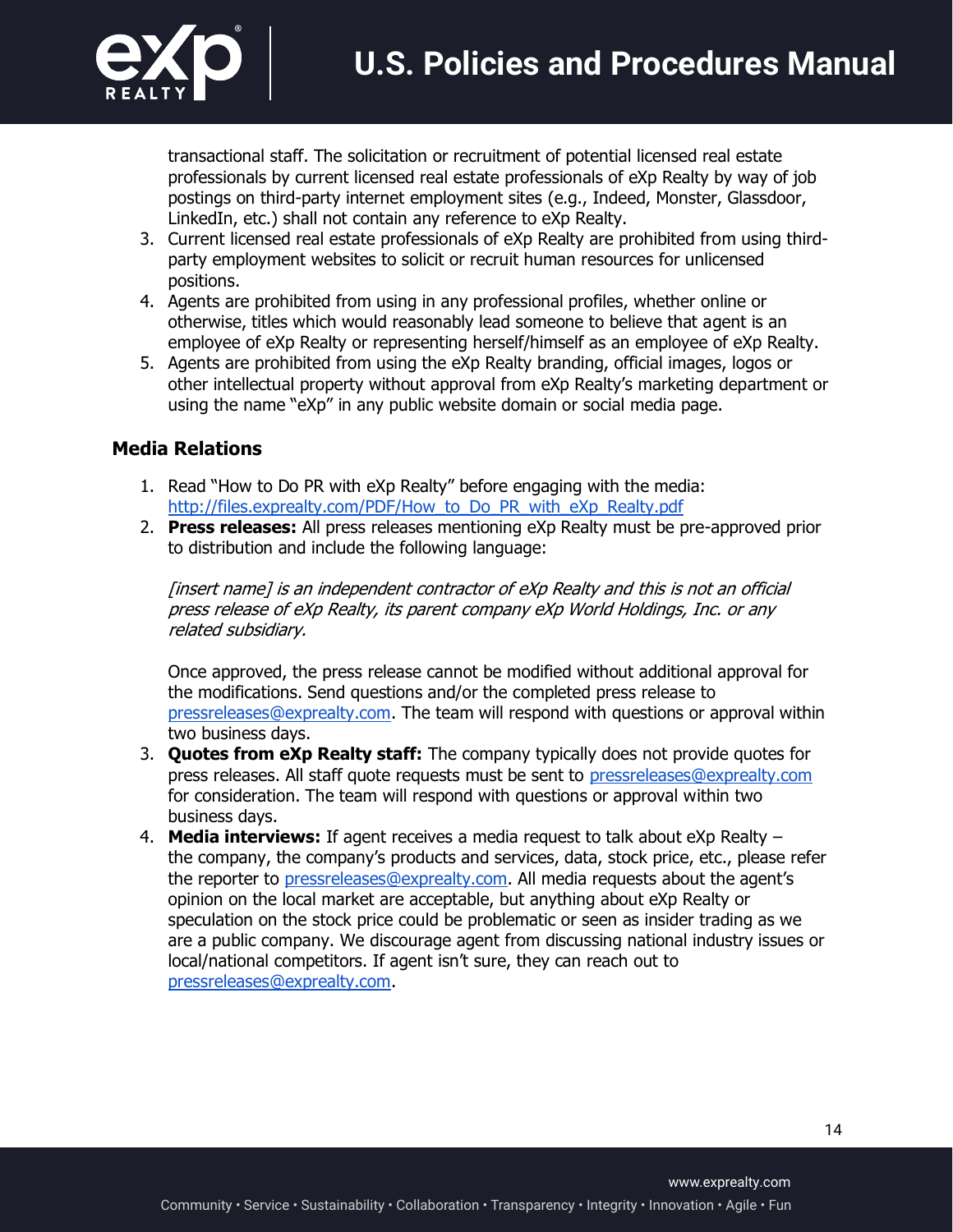

### **Blogging and Other Social Media Postings**

- 1. Agents are responsible for ensuring blogs and all online content are accurate.
- 2. If the blog is to be hosted on another site other than the agent's, approval should be obtained through marketing@exprealty.com. The team will respond with questions or approval within two business days.
- 3. Upon publication and distribution, agents should monitor channels daily for the first week, then weekly thereafter for any false or defamatory comments, and remove said comments that are false or misleading.
- 4. Agents must comply with the standards of the REALTOR<sup>®</sup> Code of Ethics and all real estate laws, including local, state and federal laws (e.g. fair housing, antitrust, license, copyright, etc.).
- 5. Agents are prohibited from activity which violates any law, rule or regulation, including but not limited to, the terms of service of any social networks; Federal Trade Commission ("FTC") rules; real estate license law; Securities and Exchange Commission ("SEC") laws and rules; and Do-Not-Call and anti-SPAM laws.
- 6. Agents must abide by the terms of service of any social networks or online advertising platforms.
- 7. Agents must identify themselves correctly, not impersonate another person and include this disclaimer on social media: "Opinions are my own and not the views of eXp Realty."

### **Social Media Networking**

Since agents are the face of the Company, agents will be professional in their appearance and their interaction on social media by adhering to the following guidelines:

- 1. Agents are to avoid arguments and aggressive language on social media that could leave a negative view of the Company and/or impact the agent's business.
- 2. Agents are expected to respect the privacy of other eXp Realty agents, staff, clients, and potential clients and agents, and may not use social media to make defamatory comments about the Company or other persons affiliated with the Company (e.g. staff, customers, vendors, contractors, service providers, etc.), or to attack or harass any person on the basis of race, gender, religion, age, physical or mental disability, marital status or civil partnership/union status, national origin, veteran status, ancestral medical condition, genetic characteristics, sexual orientation, gender identity or expression, or any other basis prohibited by applicable federal, state or local law.
- 3. Dishonorable content such as racial, age, ethnic, sexual, religious, physical disability and attacks on political-stances will not be tolerated.
- 4. Agents may not use social media to compete with the Company or engage in conduct that could create a conflict of interest.
- 5. Agents on social media are expected to respect all applicable laws, including copyright, privacy, trademark and financial disclosure requirements.
- 6. Using social media to contact people directly without their consent is prohibited.
- 7. Content found within the Company's internal networks (e.g. Workplace and Company email updates) is not to be shared publicly on social media. Shareable social media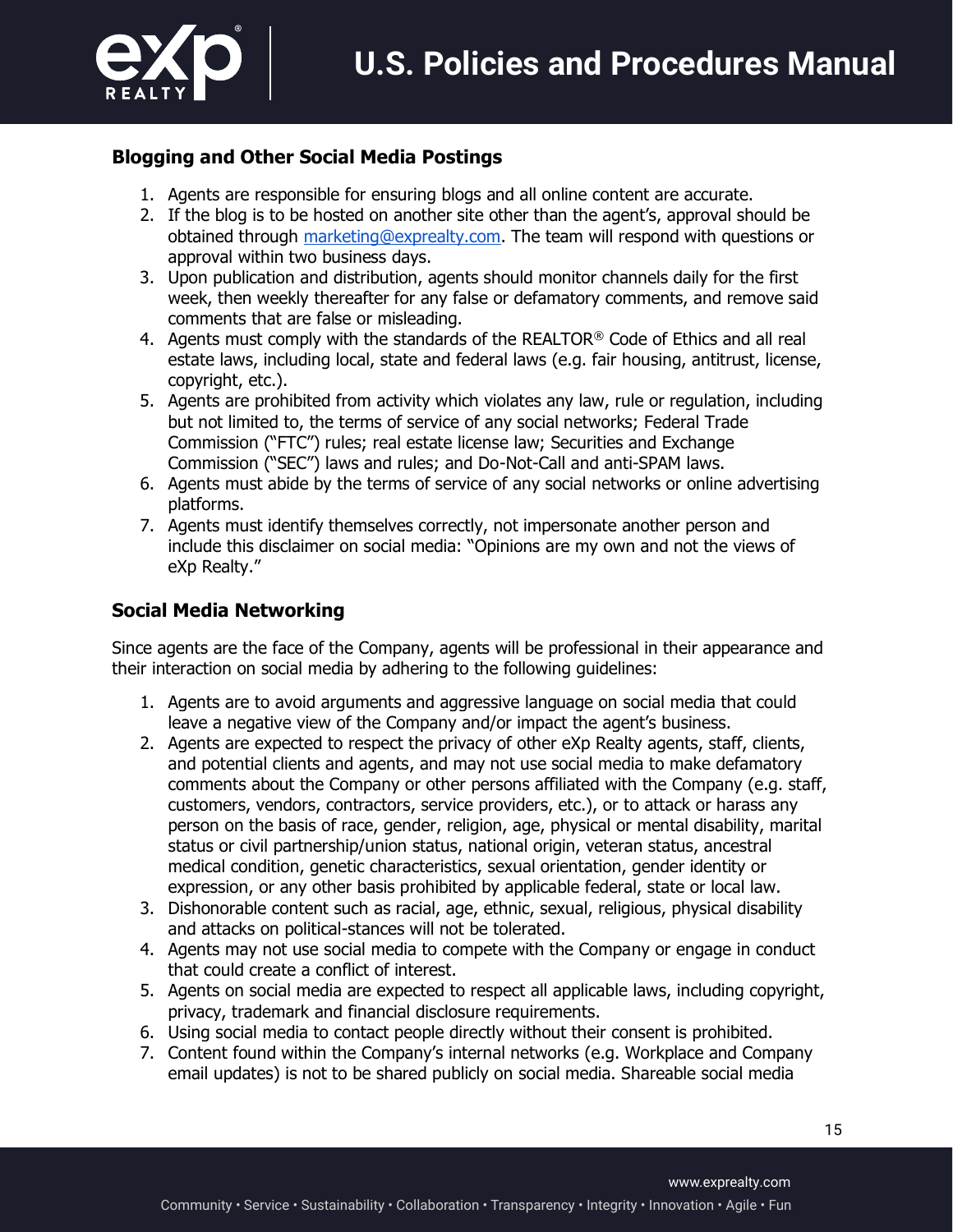

content can be found at expmarketingcenter.com and on its respective social media channels, including:

- a. Facebook: U.S. & Canada
- b. Twitter: U.S. & Canada; eXp World Holdings
- c. LinkedIn: U.S. & Canada
- 8. See something, say something. If an agent sees something on social media that requires an official Company response or violates the policies and procedures, ICA or agent attraction universal pledge, she/he is encouraged to contact social@exprealty.com. The team will respond within two business days.
- 9. Agents are prohibited from posting inaccurate or misleading content (e.g., title, misleading attraction efforts).
- 10. Using the eXp Realty branding, official images, logos or other intellectual property without approval from eXp Realty's marketing department or using the name "eXp" in any public website domain or social media page is prohibited. To obtain approval, agents should email marketing@exprealty.com. The team will respond with questions or approvals within two business days.

#### **Video**

- 1. eXp Realty agents may not share any recorded video (e.g., sessions in eXp World, sessions from The eXp Shareholder Summit, etc.) that is intended for internal use without receiving written approval. This includes distribution on websites and social media (e.g., Facebook, LinkedIn, YouTube, etc.). eXp Realty reserves the right to limit the use of any video content to the extent eXp Realty determines in its sole discretion that the video content does contain accurate information about eXp Realty or does not accurately represent eXp Realty's desired image or brand.
- 2. When hosting a session in eXp World, agent may record the session but only with the consent of the attendees.

### **REPRESENTATION ON REALTOR ASSOCIATION AND MULTIPLE LISTING SERVICE BOARDS OF DIRECTORS**

#### **Associations of Realtors**

Being elected to serve on a Board of Directors of a Realtor Association is both an honor and a privilege that also carries responsibilities. Agent's role on the Board of Directors, while earned by personal excellence, reflects upon eXp Realty as their brokerage.

In general, eXp Realty leaves local Association business decisions in agent's capable hands, however there are areas where eXp Realty requests that the agent considers the welfare of the brokerage as being the deciding factor in the vote. Specifically, if there are opportunities for either physical or data consolidation, eXp Realty asks that the agent strongly supports them as being beneficial to the industry and to eXp Realty as a national brokerage.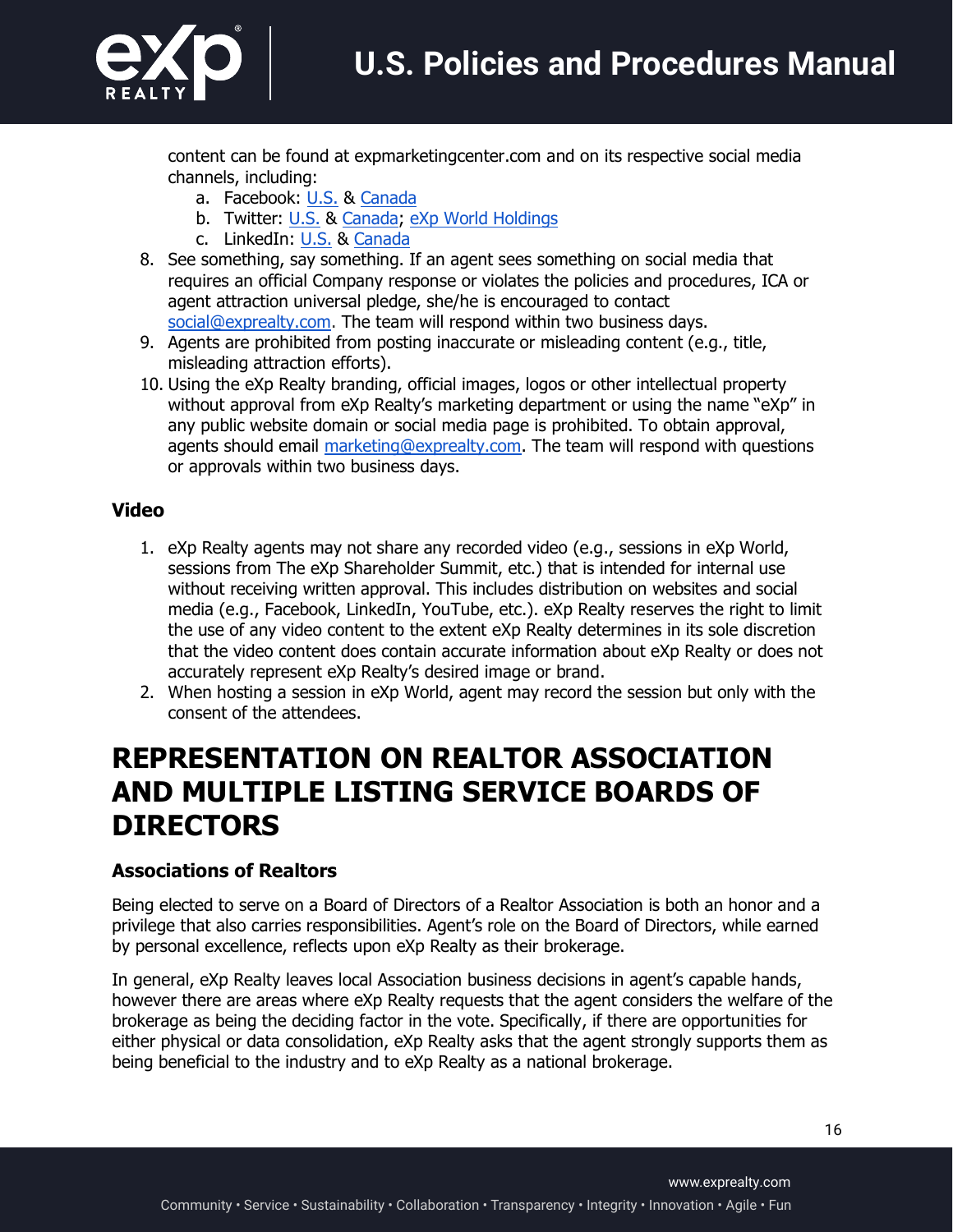

From time to time, eXp Realty will publish guidance as to our position on issues specific to the National Association of Realtors or at the state or local levels. Please consider that guidance as being a recommended course of action when voting. If agent has any questions, please do not hesitate to contact the SVP of Brokerage Operations.

#### **Multiple Listing Services**

Agent access to the MLS is always via the broker participant; agents cannot join an MLS without the broker first becoming a participant of the service.

When serving on the Board of Directors of an MLS, eXp Realty agents and regional brokers will bear in mind that because we are a brokerage, not a franchise model, access to the MLS is conditional upon Company's approval. As a result, policy and business decisions regarding MLS on the national, state and local levels will conform precisely to stated eXp Realty policies and positions. If the absence of a stated position, elected volunteers cannot go far wrong by choosing consumer-friendly policies that enhance data collaboration, consolidation and the freedom of the broker to use MLS data in ways conforming to generally accepted practices on the internet.

# **AGENT ATTRACTION**

#### **Agent Attraction Universal Pledge & Certification Course**

The Company has established best practices, standards and guidelines concerning methods, messaging and approaches to attracting real estate professionals to eXp Realty. All agents shall make themselves familiar with and adhere to the Agent Attraction Universal Pledge. The Pledge includes a certification course and quiz that shall be taken by all agents of the Company prior to any agent attraction efforts. Practices that are lacking in integrity and quality can discredit and/or harm the reputation of the Company and, in certain cases, can result in personal liability to the agents and brokers of eXp Realty. Agents who have not taken the course and quiz and/or act in a manner inconsistent with the pledge are subject to removal from the Company.

eXp Realty agents may use the services of not more than one assistant to schedule meetings and telephone calls with prospective eXp Realty agents and handle other administrative tasks related to agent attraction. To qualify as an agent's assistant for purposes of this policy, the person must be a full or part-time employee of the agent (not an independent contractor or third party service) and subject to the control and supervision of the agent in all matters dealing with agent attraction. Agent attraction assistants shall not engage in substantive conversations with any potential eXp Realty agent including, without limitation, describing the specific benefits of eXp Realty. Except as allowed above, eXp Realty agents may not use the services of any other person or firm to engage in any contact with potential eXp Realty agents on behalf of the agent attraction agent.

Use of any non-company materials for attraction purposes must have been pre-approved by the Attraction Compliance division of the Company (email attractioncompliance@exprealty.com). Any deviation from these policies will be subject to penalties as described in the attraction best practices pledge.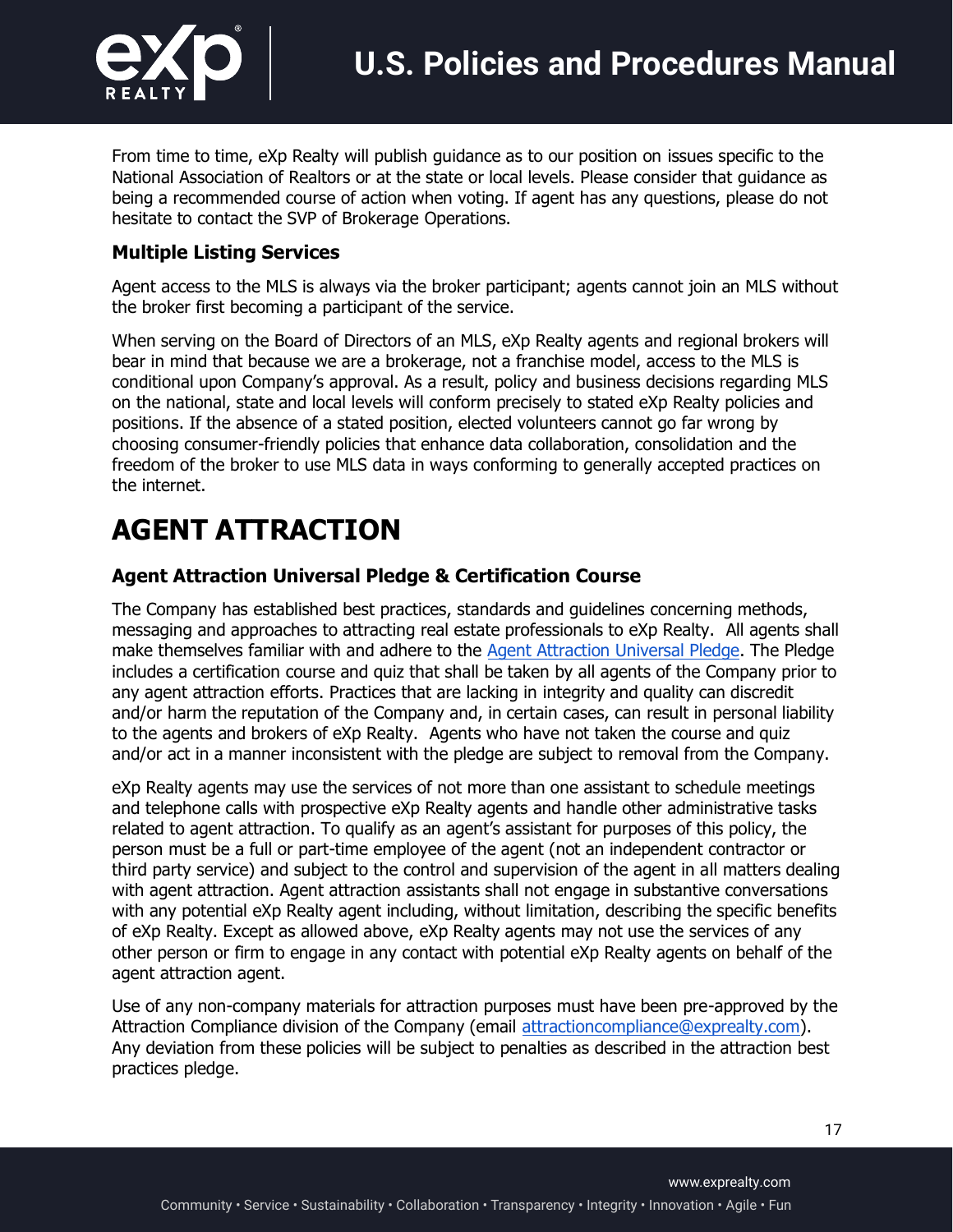

#### **Sponsorship Requests from Vendors**

From time to time opportunities may arise for vendors to sponsor local events for eXp Realty and non-eXp Realty agents to attend. When this opportunity arises, the agent will submit a sponsorship request to their state broker(s) at least two weeks prior to the event. Broker(s) will speak to the vendor and verify the amount being paid, expectations of the vendor and process for sharing agent information collected at the event. At NO time is the agent to handle the funds without written approval from Brokerage Operations.

#### **Avoiding Stock Solicitations**

As a company with publicly traded common stock, the Company is subject to requirements relating to the substance and manner of public communications. Also, federal securities laws generally require that, in the absence of an exemption, offers to buy stock, and solicitations regarding stock, need to be preceded by a filed registration statement relating to the offer. All agents of the Company shall follow these guidelines (see the insider trading policy in the ICA for further details), for the protection of the Company and those affiliated with it: • Only an executive officer or director of the Company can solicit interest in, or encourage

- others to buy the Company's stock, or promote the Company's stock as the basis for encouraging others to join the Company.
- Only executive officers and directors who are authorized to speak on behalf of the Company should discuss the agent equity program or similar stock incentives in any detail. Agents, whether on social media or in agent attraction efforts, should merely point out that such a program or incentives exist, and direct potential agents to Company approved resources or publicly available information.
- Both in public and private conversations, including all social media platforms, agents shall not comment on the potential or projected growth of the Company or it's stock or encourage people to buy the stock or join the Company based on the stock's growth.
- All directors, officers, employees and agents are subject to SEC Insider Trading regulations, which include the obligation not to disseminate confidential information of the Company.
- Failure to adhere to these guidelines will result in immediate release from the Company.
- Do not make or post income claims, including any income claims pertaining to revenue share and/or posting copies of revenue share checks or screenshots from eXp Enterprise on social media. The FTC has very specific rules and guidelines for making income claims. Agents should never make any income claims during presentations. Hypothetical income examples which may be contained in Company-approved and Company-issued marketing materials and which are used to explain the Revenue Sharing Program, and which are not misleading or exaggerated, may be presented to prospective agents, provided such earnings examples are clearly and conspicuously identified as hypothetical.

#### **Prospective Agents**

Agents shall not engage in the unlawful recruitment of prospective agents, including, but not limited to, intentionally and knowingly encouraging or facilitating a franchise broker/owner to (i) abandon their franchise prior to the expiration term in the franchise agreement or (ii) otherwise breach their franchise agreement to affiliate with Company. Any violation of state or national law during agent attraction activities is, at Company's exclusive election, grounds for termination of an Agent's Independent Contractor Agreement with Company or exclusion from participation in the Company's Sustainable Revenue Share Plan.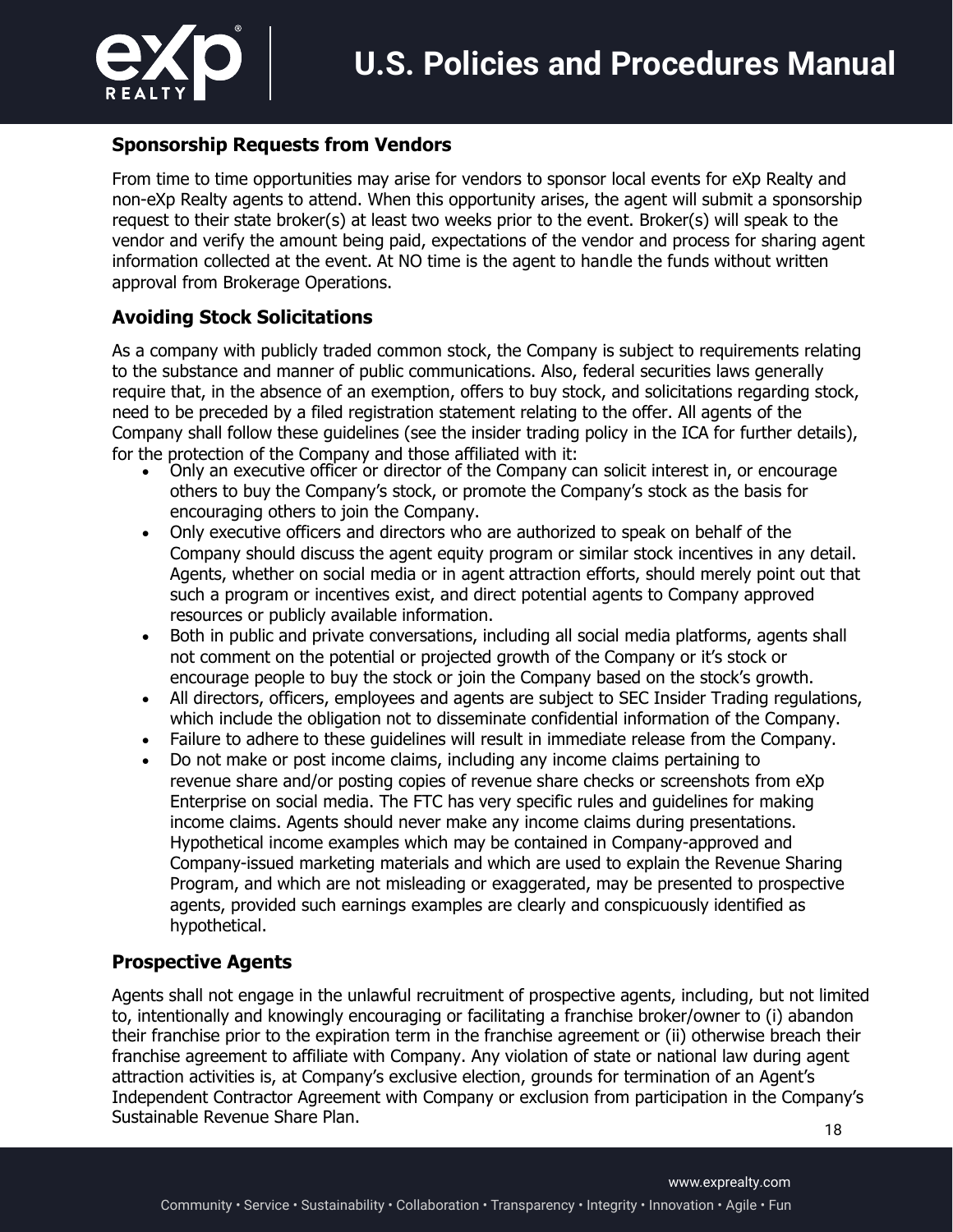

# **COMPANY INFORMATION AND TOOLS**

### **Company Communication / Training Platform**

Through Workplace, eXp Enterprise and eXp World, the company provides best practices in different parts of the business. It is the responsibility of the agent to stay up to date on the latest Policies as well as the latest best practices relative to working with any tools and services the company has deployed or is being recommended for agents to use. Agent shall not give out usernames or passwords or any other access to any internal system.

### **Email Facilities**

The Company provides email addresses to all associates for purposes of conducting eXp Realty business. Email may be delivered by various providers from time-to-time as requirements and costs dictate. Company email may be forwarded to other email addresses and systems, provided that the system provides a secure log-in with a minimum of two-factor authentication. Agents and staff will use company provided email accounts to communicate with other agents and staff as well as with clients. Company provided email will be the official email used to communicate all company communication. We strongly encourage agents to check email regularly for important communication from the company and/or the state broker.

# **EXPAND MENTORING PROGRAM**

All new agents (licensed for a period less than 12 months) or those who have not completed three transactions within the previous twelve-month period shall be required to participate in the eXpand Mentoring Program upon transfer of license to eXp Realty.

If agent would otherwise meet those requirements, but are obtaining a license in a new state it is at the Company's discretion whether agent will be required to participate in the mentor program in the new state.

# **LEGAL, INSURANCE and LAW COMPLIANCE**

### **Antitrust**

Commission rates of the Company are based on the value of the services provided and competitive market conditions. Commission rates are determined solely by agreement with the listing party. Agents shall not participate in any discussions with individuals affiliated with any other company concerning the commission rates charged by the Company or any other real estate company. When soliciting a listing or negotiating any agreement, agents shall not make any reference to a "prevailing" or "standard" commission rates in the market or any other words that suggest that the commission rates are uniform, standard or non-negotiable.

### **Conflicts of Interest**

Agents shall avoid engaging in activities that would result in a question of business ethics or a compromise in the agent's loyalty to the Company or clients. Questions regarding potential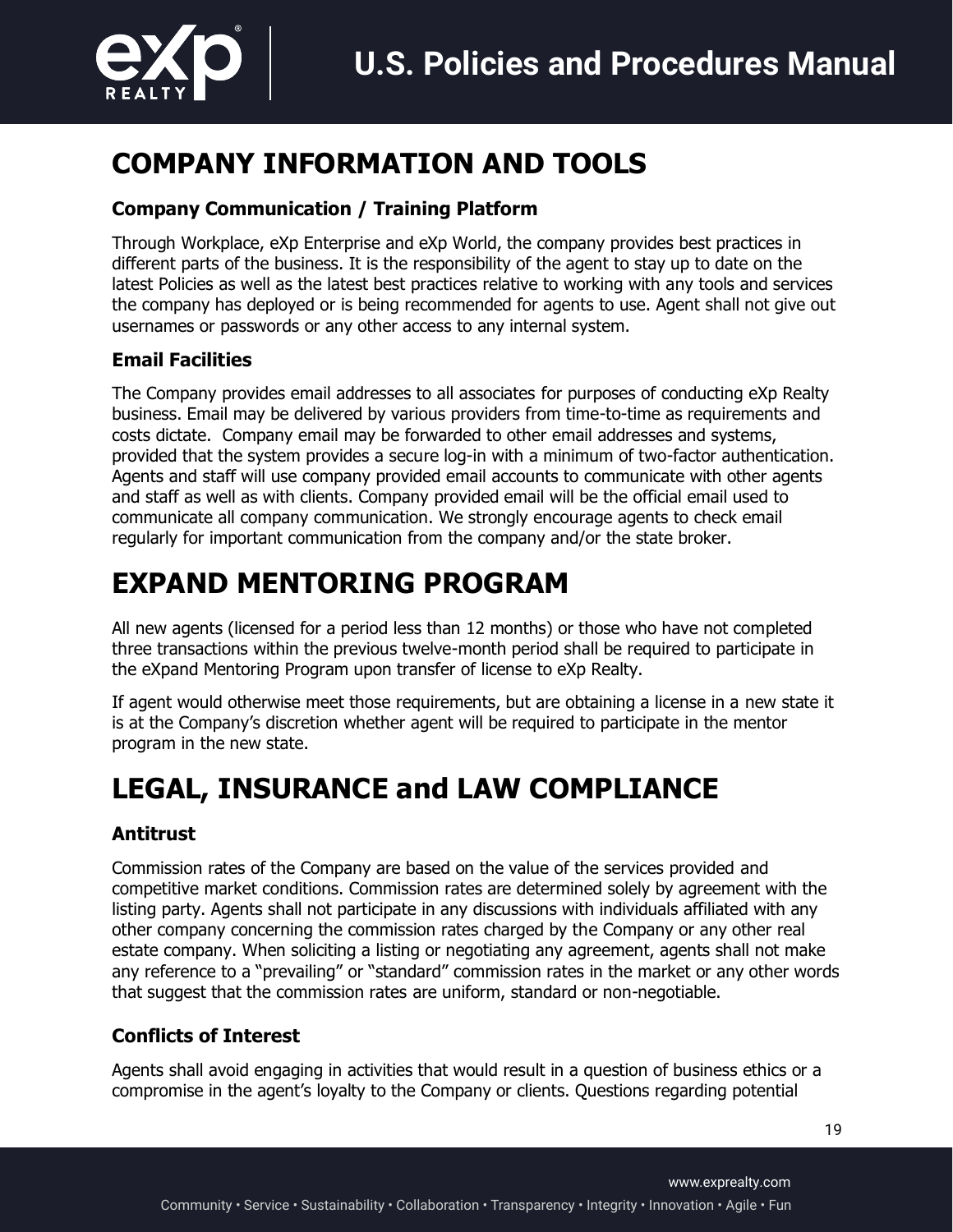

conflicts must be directed to state broker(s). When purchasing a Company listing it must be disclosed, in the contract, that the associate is a member of the Company. Additionally, no associate shall be involved in any form of settlement service or receive income or benefits "for value" directly from a settlement service company while actively licensed with the Company.

### **Cyber Liability Insurance**

Agent is aware that the Company's cyber liability insurance does not include any agent as an insured under this policy. In other words, the Company's cyber liability insurance does not extend to, or cover, any loss or damage related to any security/data breach or wire/ financial fraud that may result in connection with any licensed activity of the agent. Further, the Company's cyber liability insurance does not cover any loss or damage that may be sustained by any parties to a real estate transaction handled by the agent. Therefore, the Company urges agent to obtain cyber liability insurance covering his or her own real estate business. The Company advises agent that cyber risk is a serious threat to their business and the consequences of data breaches and wire fraud can be financially disastrous.

#### **Data Security and Client Privacy**

Agent will come in contact with personal and confidential information in the day-to-day course of their business. All agents of the Company are expected to become familiar with and follow a course of action with all personal and confidential interest that is in alignment with all local, state and federal laws regarding data security and client privacy. Please review the National Association of Realtors<sup>®</sup> Data Security and Privacy Toolkit found here. If agent fails to secure their client's data and confidential information, agent will defend, indemnify and hold the Company, and its principals and affiliates harmless against any and all claims, complaints or actions that may arise from such a departure. In addition, failure to comply with this Policy is grounds for the immediate release of agent's license and removal from the Company.

### **Do Not Call Rules**

Agent must stay up-to-date on rules relating to the National No Not Call Registry: See: http://www.ftc.gov/donotcall

Cold calling must be done in compliance with applicable state and national laws. Any fines that result from any violation of the "do not call" law or any other solicitation will be paid for by the agent who broke the said rule.

#### **Drones**

Agents who desire to use drones in their Company business agree they shall become familiar with and follow all Federal Aviation Administration (FAA) small drone rules.

### **Drug and Alcohol Use**

Drug and alcohol use is strictly prohibited while engaged in real estate brokerage services. Accordingly, agents are prohibited from possessing, selling, consuming alcohol or drugs; smelling of alcohol or being under any influence of any drug (except as authorized by a physician) or engaging in the consumption of alcohol while they are engaged in real estate brokerage services and any work for Company.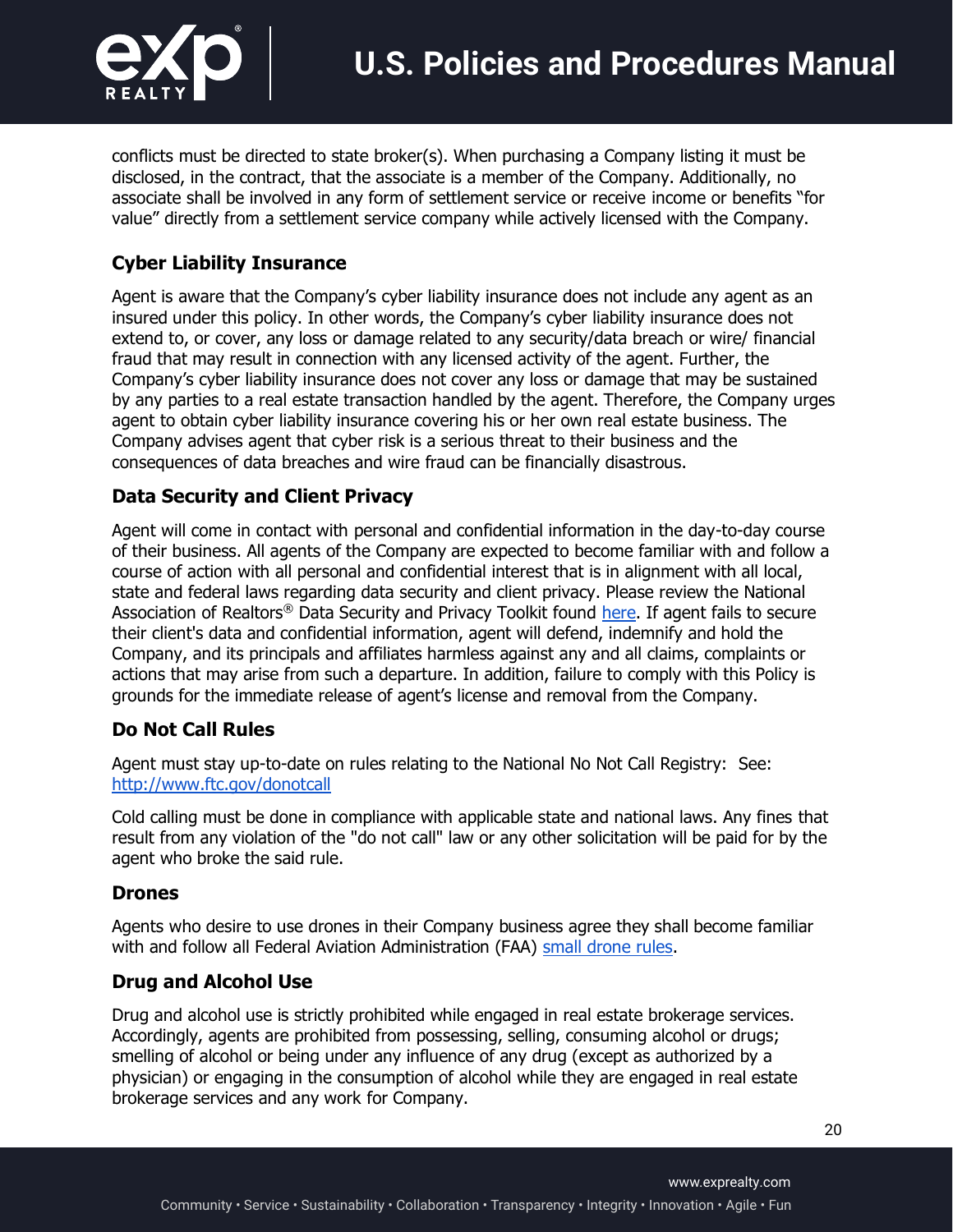

Agent should also discourage the use of drugs or alcohol by any party during a transaction. Upon discovering that a party is under the influence of either drugs or alcohol, agent should take appropriate action to terminate that day's activity and suggest that they discuss or complete the transaction another time.

#### **Errors & Omissions Insurance**

Agent is aware and understands all dual agency transactions must contain a fully executed consent for dual/limited representation form, completed prior to purchase/sale contract execution, in order to preserve the right to errors and omissions insurance coverage on the file. Agent is aware that if they fail to obtain such written consent, the file may be excluded from coverage and agent shall be responsible for the full amount of the damages, attorneys' fees, and costs incurred by and/or recovered against Company.

#### **Harassment**

The Company takes all forms of harassment seriously. This includes but is not limited to verbal, physical or sexual. All reported or suspected occurrences of harassment will be promptly and thoroughly investigated. Any agent that is found to have harassed another agent, employee, client, customer or any member of the public shall be immediately, and without warning, released from the Company at the Company's sole discretion.

If agent feels they have been harassed in any way, agent shall notify the state broker(s) or a member of the corporate team immediately.

The Company will not permit or condone any acts of retaliation against anyone who files harassment complaints or cooperates in the investigation of same.

#### **Intellectual Property Rights**

Agents shall become familiar with and adhere to all laws, rules and regulations regarding intellectual property rights and their real estate business. "Intellectual property" refers to all major forms of legal protection of intangible rights protected by the law, including copyright, trademark, patent, trade secrets, design rights and the like. Agents shall acquire, use and deal in only licensed copies of copyright protected material, and genuine articles of trademark and patent protected products, in carrying out the agent's and Company's business.

#### **Judgments**

Agents must notify the state broker(s) and Company immediately and in writing of any legal judgment, order or decision against them, including, but not limited to, DUIs, felonies, bankruptcies, foreclosures, UCC filings and tax liens.

#### **Non-solicitation**

The Agent agrees not to solicit, recruit, employ, or entice (either for him/herself or another) Company partners, affiliates, salespersons, agents and/or employees to leave Company during the agent's association with Company. This obligation shall continue for a period of two years after the termination of association of agent with Company**.**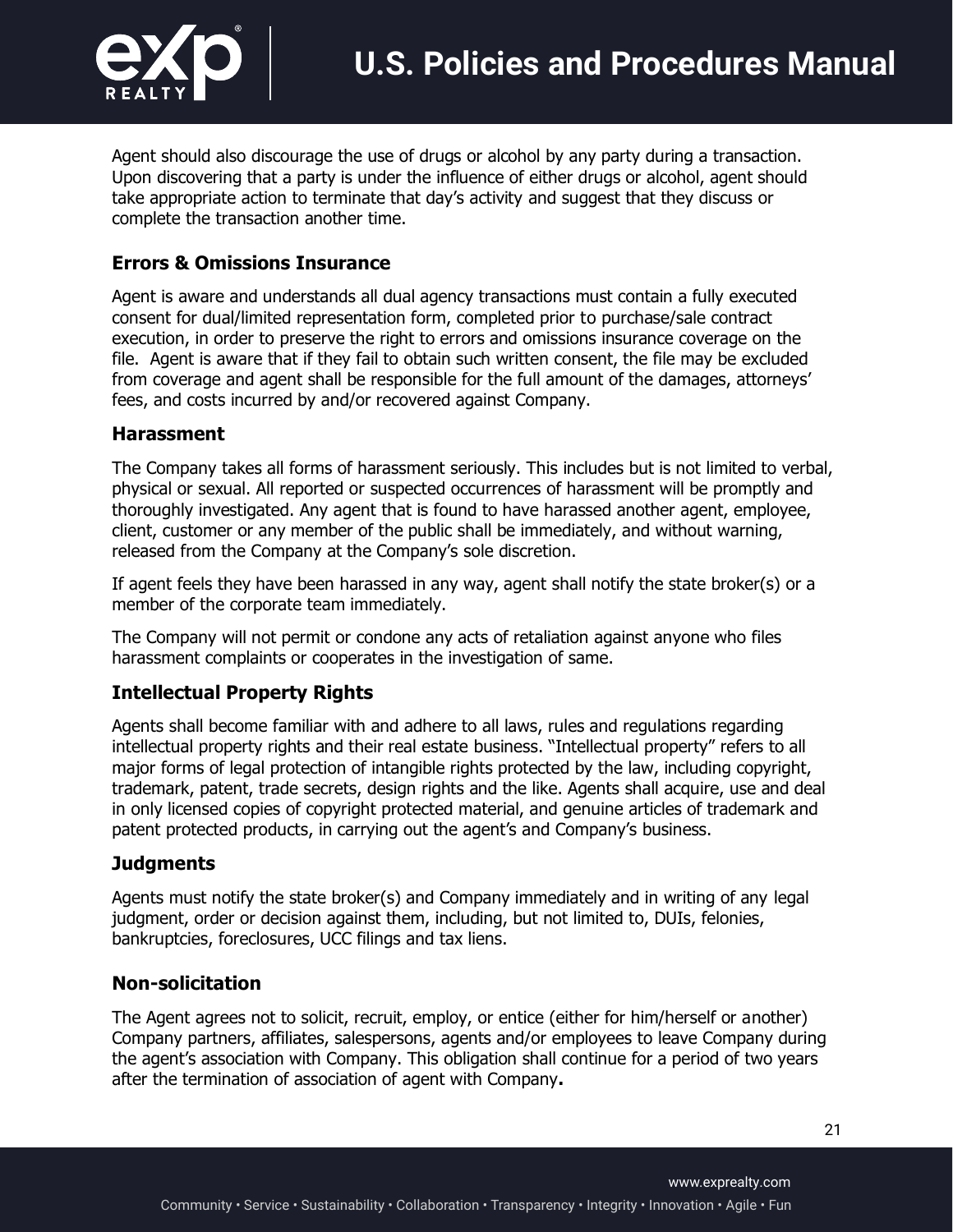

### **Reporting Problems**

It is understood that agents, though operating as independent contractors, act as agents of the Company and must, therefore, keep the Company informed of their activities. Agents shall immediately bring any of the following situations to their state broker's attention, and shall immediately provide the Company with copies of any correspondence or legal process in connection with such situations. Failure to timely notify the state broker(s) and the Company shall result in termination from the Company.

- Any substantive complaint involving a real estate transaction or the providing of real estate brokerage services, whether brought by a client, the state real estate licensing authority or a third party.
- Any disclosure, or potential disclosure, of confidential client information.
- Any accident or injury that occurs while providing real estate brokerage services.
- Any criminal charge against an agent other than a traffic infraction.
- Any civil suit, subpoena, or other legal document concerning real estate activity of agent.
- Any contact by or with the state real estate licensing authority.
- Any threat of any legal or administrative action against agent or Company resulting from agent's real estate brokerage services.
- Any act of discrimination.
- Any unresolved dispute with another agent or a real estate professional affiliated with another brokerage firm.
- Any foreseeable dispute or problem relating to the payment or collection of a commission.
- Any other situation involving professional real estate activity that could lead to liability on the part of the Company or anyone associated with the Company.
- Any notification received from the state real estate licensing authority regarding the status of agent's real estate license.

# **OFFICE POLICIES**

### **Agent Business Expenses**

Company shall not be responsible for any expense incurred by agent in the performance of their business duties unless approved in advance and in writing by the state broker(s). No inducements, including inspections or other services associated with real estate brokerage services customarily paid by customers or clients, shall be offered or paid by agent without advance approval by the state broker(s), and then shall be at agent's sole expense. Agents shall not charge any undisclosed commission or profit on expenditures made for their principals.

### **Assistants - Unlicensed**

The Company fully supports the use of licensed and unlicensed assistants by the agents. By delegating tasks that may be performed by those other than the agent, the agent's time can be spent more efficiently on tasks directly related to maximizing earning potential. The Company advises all agents using assistants to seek legal counsel regarding employment laws and obligations within their state.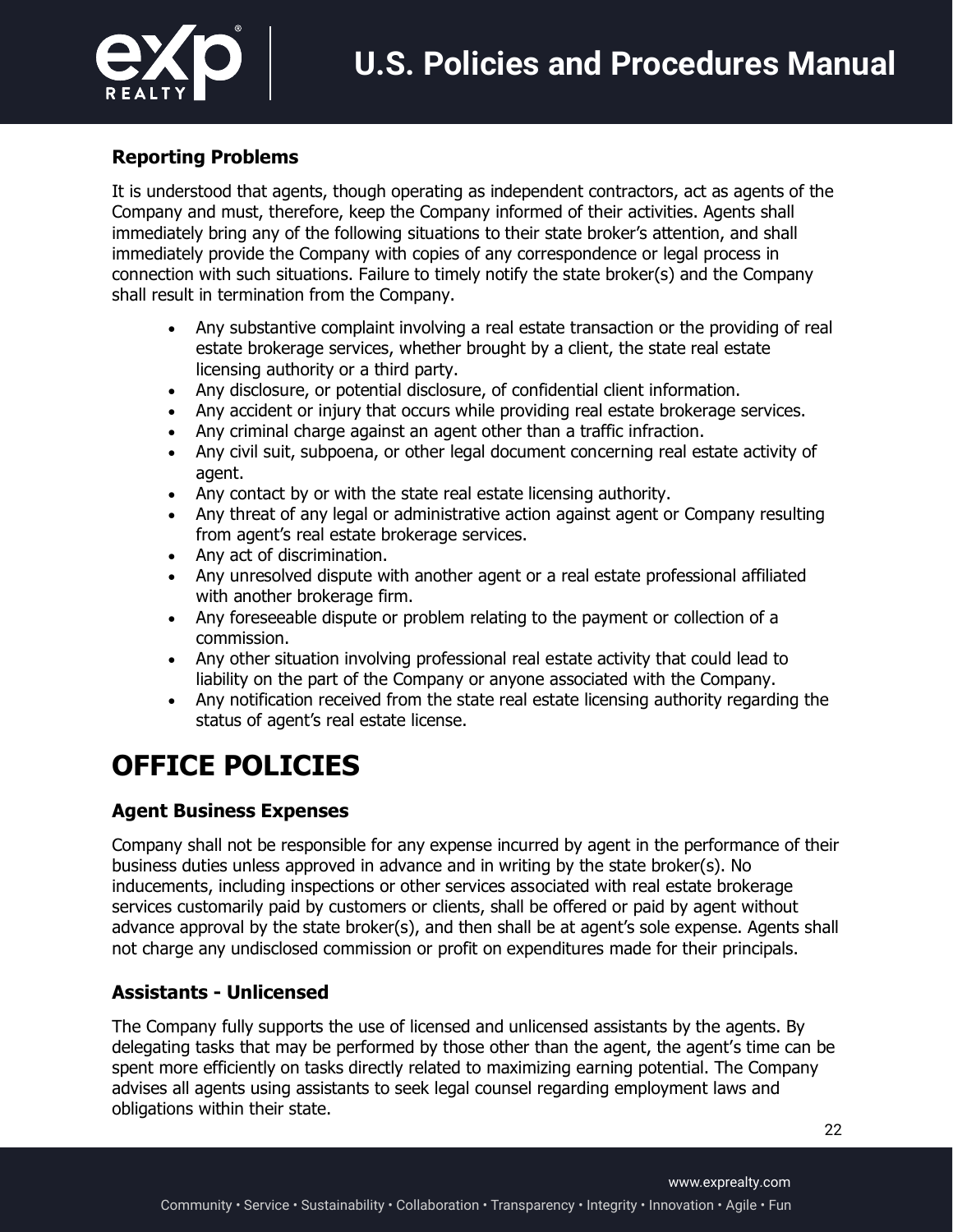

Agents must have a written contract with their assistants. Said contract must be submitted to the state broker(s) within 10 working days of joining the Company or entering into an agreement for these services. Copies of the contract are to be filed in the agent's personnel file.

Agents are responsible for training assistants, making sure they are familiar with and abide by all office policies and procedures and are familiar with and abide by all state regulations. The agent must go over the policy and procedures manual with the assistant and have the assistant sign a form acknowledging that they have read and are familiar with the manual.

An unlicensed assistant may not:

• Host an open house. Solicit sellers or buyers in any manner. • Provide advice or guidance to a consumer with regards to a listing contract or a contract of purchase and sale. Meet with owners to obtain or renew listing agreements. Present or negotiate an offer. • Communicate with consumers about real estate transactions. • Be paid from the commission at closing or be paid commission in any way, regardless of timing. Open listings for clients or prospective clients.

An unlicensed assistant may:

Perform office filing. Fill out a document at the instruction of the agent. Place or remove signs. • Witness signatures. Perform agent's bookkeeping. Draft correspondence for approval by the agent. Draft forms for review by the agent. Make and deliver copies of any public records.

### **Assistants - Licensed**

Licensed Assistants are bound by the same licensing requirements as an agent including, but not limited to, executing an ICA and fully associating themselves with the Company. They shall pay all fees associated with and follow all policies and procedures of the Company. Licensed assistants may only assist other Company agents and may not work for or with any agents outside of the Company. Any licensed assistants or transaction coordinators must have their license affiliated with Company.

#### **Associations and Board Memberships**

All agents of the Company must maintain a current membership with the National Association of Realtors® and any required state and local boards and associations. Any state that requires the Company to pay the agent's portion of the dues will be handled accordingly. The agent portion of these dues will be billed back to the agent immediately and the agent will reimburse the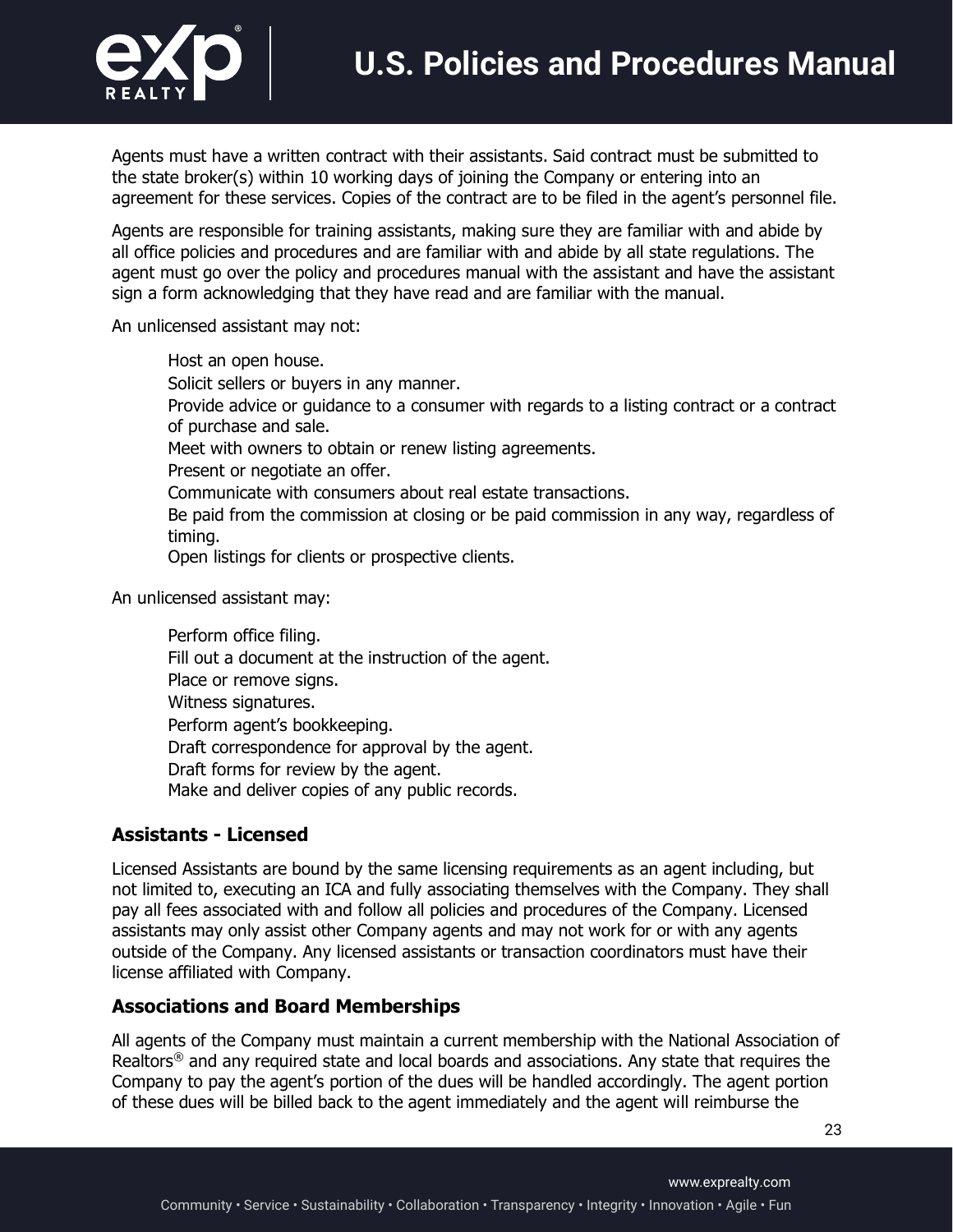

company within 10 days of billing. Agents who fail to reimburse the Company will be subject to removal from the Company.

Agents who are billed directly by the Association and MLS are expected to pay those bills in a timely manner as directed by the Association and MLS. The Company will not pay late dues on behalf of the agent and the agent will be subject to removal from the Company.

### **Contact Information**

Agents MUST use their legal name as it appears on their real estate license in all advertising, on contracts and in all real estate correspondence. Agents using any name other than their full legal name may only do so if allowable within their state and must have their state broker(s) approval.

Agent's business address is the main office of eXp Realty in the state which agent's license is registered at the state. Agent must use this address in all activities if an address is required by the State Licensing Department. All business correspondence related to transactions must be sent to this address, not to the agent's home. No personal mail may come to the office. Any mail coming to the office will be considered official business and subject to being opened by the state broker(s) or admin team. Agent agrees to make arrangements to pick up any parcels that are delivered to the office by vendors and will work to properly inform all vendors that parcel deliveries are to be scheduled directly with the agent. All unclaimed parcels are subject to disposal within 7 days of delivery.

Escrow companies, title companies and other closing agencies must send all communications pertaining to a transaction to our company address. Agent may receive a duplicate copy of escrow documents for the file.

Immediately notify the state broker(s) and admin staff of any changes in address, phone numbers and third-party email address that are on file with the company.

### **Contacting the State Broker(s)**

Each state has a different state broker(s), and as a result, please review any state specifics with regard to broker communication.

Each administrative state broker(s) will make themselves available inside of eXp World for general communication and discussions.

Consult state broker(s) public calendar for their availability online.

If agent has a specific urgent need for the state broker(s) to address outside of business hours, please call or email the state broker(s) directly.

### **ICON Agent Award**

The ICON Agent Award is aimed at attracting and incentivizing top agents into the company.

The Award provides each qualified "ICON" with publicly traded eXp World Holdings, Inc. common stock upon the achievement of certain production and cultural goals within an agent's anniversary year. The ICON Agent Award Program is subject to approval by the Board of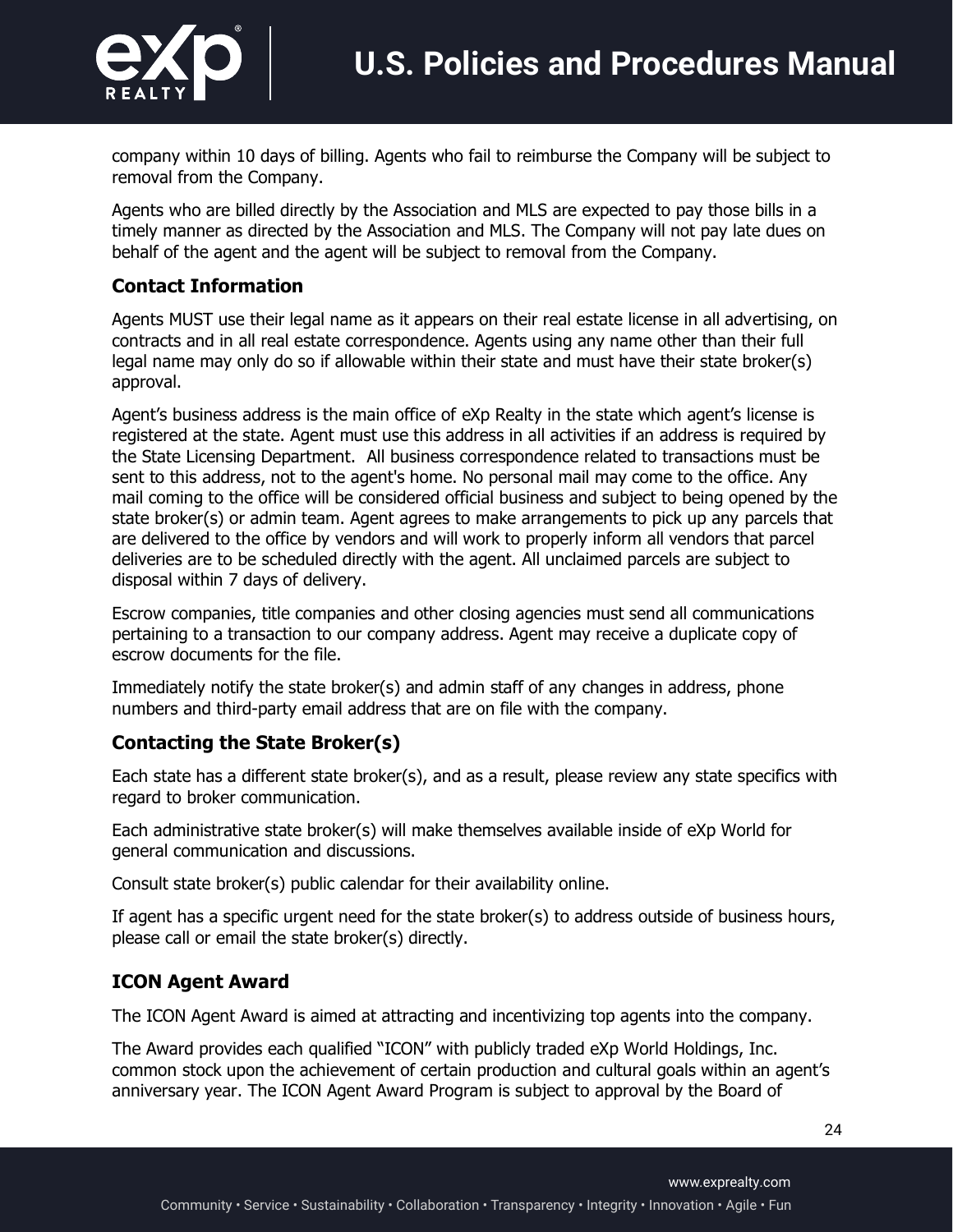

Directors each year. Full qualification details are available on the ICON Agent Award page: http://join.exprealty.com/icon-agent-award/.

### **Open Houses**

Agents shall only hold open houses for other eXp Realty agents. No open houses shall be held for any listings other than eXp Realty listings. Agents holding open houses for sellers who do not have their house listed for sale must have appropriate state approved documentation completed giving them the right to do so. Company listings shall only be held open by other Company agents who are appropriately licensed and acting within their area of expertise for the geographic location of the listing.

### **Out of Town or Unavailable**

When agent has listings and/or open escrows, and is out of town, or otherwise unable to provide services to clients, agent is required to notify the state broker(s) and fill out the appropriate company form establishing someone to manage the business in agent's absence.

### **Physical Office Space**

The Company has a cloud-based office and as such does not invest in physical bricks-andmortar infrastructure, except as where required by the State Department of Licensing laws. Agents are encouraged to contact their local affiliates, title and escrow companies, lenders, banks and other organizations with whom they work if they need physical space to meet clients.

Where allowed by law and MLS rules, agents who have achieved the level of associate broker and have agreed to policies relating to the opening of an eXp Realty office may, with approval from Company, be permitted to have a branded eXp Realty office. Agent is responsible for compliance with all local and state laws regarding their branch office. This includes, but is not limited to, how to license, advertising and signage requirements.

Any branded Company office ("Branch Office") will be paid for by the agent or agents who have agreed to open that office and no obligation relating to that office will transfer to the Company. Any financial obligation with regard to opening and/or maintaining a Branch Office will be at the expense of those agents who opened the Branch Office including any fines for non-compliance and renewal fees.

Please ask the state broker(s) for the Branch Office Agreement and talk to the state broker(s) to see if agent qualifies.

#### **Teams**

A Team is defined as a lead agent "team leader" and at least one licensed agent working as a team member "team member". Team Commission Agreements are to be made based on mutually agreed upon terms between the team leader and the team member(s). These agreements should be in writing and carefully considered to ensure compliance with all federal, state and local law as well as company policy. Team Commission Agreements must be on file with the Team Onboarding Department. eXp Realty will not intervene in any disputes between team members and team leaders.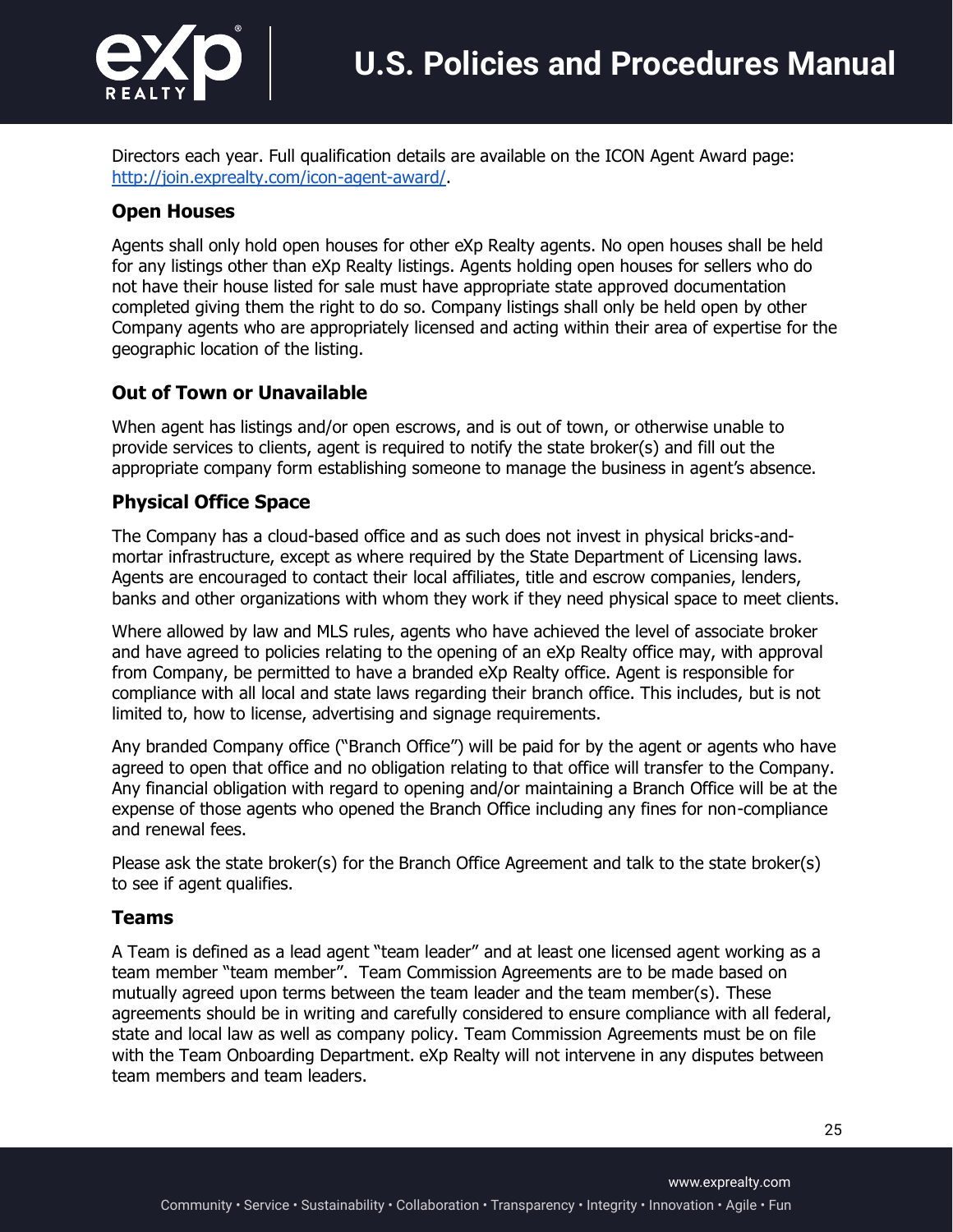

#### **Team Fee Distribution:**

- 1. Broker Review Fee: Can be paid by either party or split between the two as agreed upon in the written team agreement.
- 2. Risk Management Fee: Shall be divided equally between the Team Leader and the Team Member. Each agent shall be responsible for their annual risk management cap.
- 3. Commissions: GCI shall be first divided between the Team Leader and the Team Member based on the percentages agreed to between the Team Leader and Team Member. From there, each agent's commission split will be divided into 80% going to the agent and 20% going to eXp Realty, less any applicable transaction fees. Once an agent has paid in the maximum annual cap to eXp Realty commission will be divided 100% going to agent and 0% to eXp, less any applicable transactions fees. Each agent is responsible for their cap individually.
- 4. Capped Transaction Fees: Once an agent has reached their company dollar commission cap, that agent will pay a percentage of the capped transaction fee equal to the percentage of GCI they received.

In certain cases, eXp Realty will reduce a team member's annual company dollar cap by half. Team members with a reduced annual cap are not eligible to receive the "capping equity award" or the ICON Agent Award, as paying a full cap is required for both. To qualify for a reduced team member annual cap, the following terms are required:

- 1. The team leader must have a minimum of \$6 million in production or 30 closed transactions during the previous 12 months.
- 2. The Team Leader must have a written commission agreement with each team member. This written commission agreement must be approved by eXp Realty. Agreements should be sent to **teamservices@exprealty.com** for approval.
- 3. Team members must pay the team leader a minimum of 25% of their GCI earned on every transaction.

# **OMISSIONS FROM POLICY MANUAL**

Any items or procedural issues not covered in the manual are subject to state broker(s) and Company approval. Any items not covered and decisions rendered are final and are to be made at the sole discretion of the Company.

# **POLICY AND PROCEDURE UPDATE AND REVIEW**

The Company reserves the right to make updates to its policies. When/if updates are made, they will be communicated through Workplace, the eXp News (weekly newsletter) and/or the weekly company meeting. Agent shall have seven days from notice to review changes and seek clarification. At the completion of the seven days, the changes will be deemed accepted.